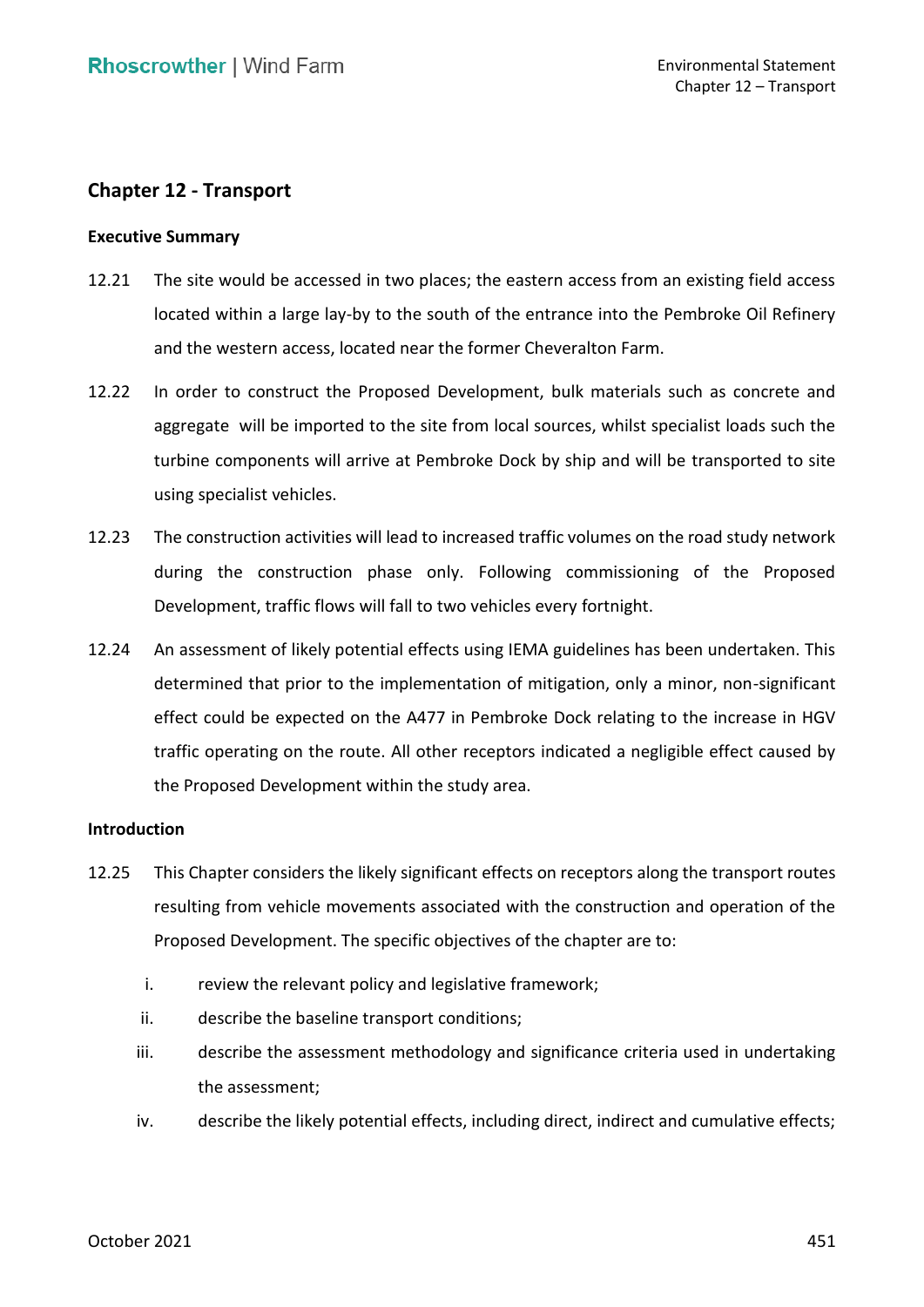- v. describe the mitigation measures proposed to address likely significant effects; and
- vi. assess the residual effects remaining following the implementation of mitigation.
- 12.26 A high-level overview of the effects of the traffic movements has been considered in accordance with Institute of Environmental Assessment (now Institute of Environmental Management and Assessment (IEMA)) Guidelines for the Environmental Assessment of Road Traffic. The document is referred to as the IEMA Guidelines in this chapter.

## **Assessment Methodology and Significance Criteria**

12.27 The methodology adopted in this assessment involved the following key stages:

- i. determine the baseline;
- ii. review the Proposed Development for impacts;
- iii. evaluate significance of effects on receptors;
- iv. identify mitigation; and
- v. assess residual effects.

#### **Desk Study & Site Visit**

- 12.28 The desk study included reviews and identification of the following:
	- i. relevant transport planning policy
	- ii. review of the previous application documents and consultee comments;
	- iii. accident data;
	- iv. any other traffic sensitive receptors in the area (core paths, routes, communities, etc);
	- v. Ordnance Survey (OS) plans;
	- vi. potential origin locations of construction staff and supply locations for construction materials to inform extent of local area roads network to be included in the assessment; and
	- vii. constraints to the movement of Abnormal Indivisible Loads (AILs) through a Route Survey including swept path assessments.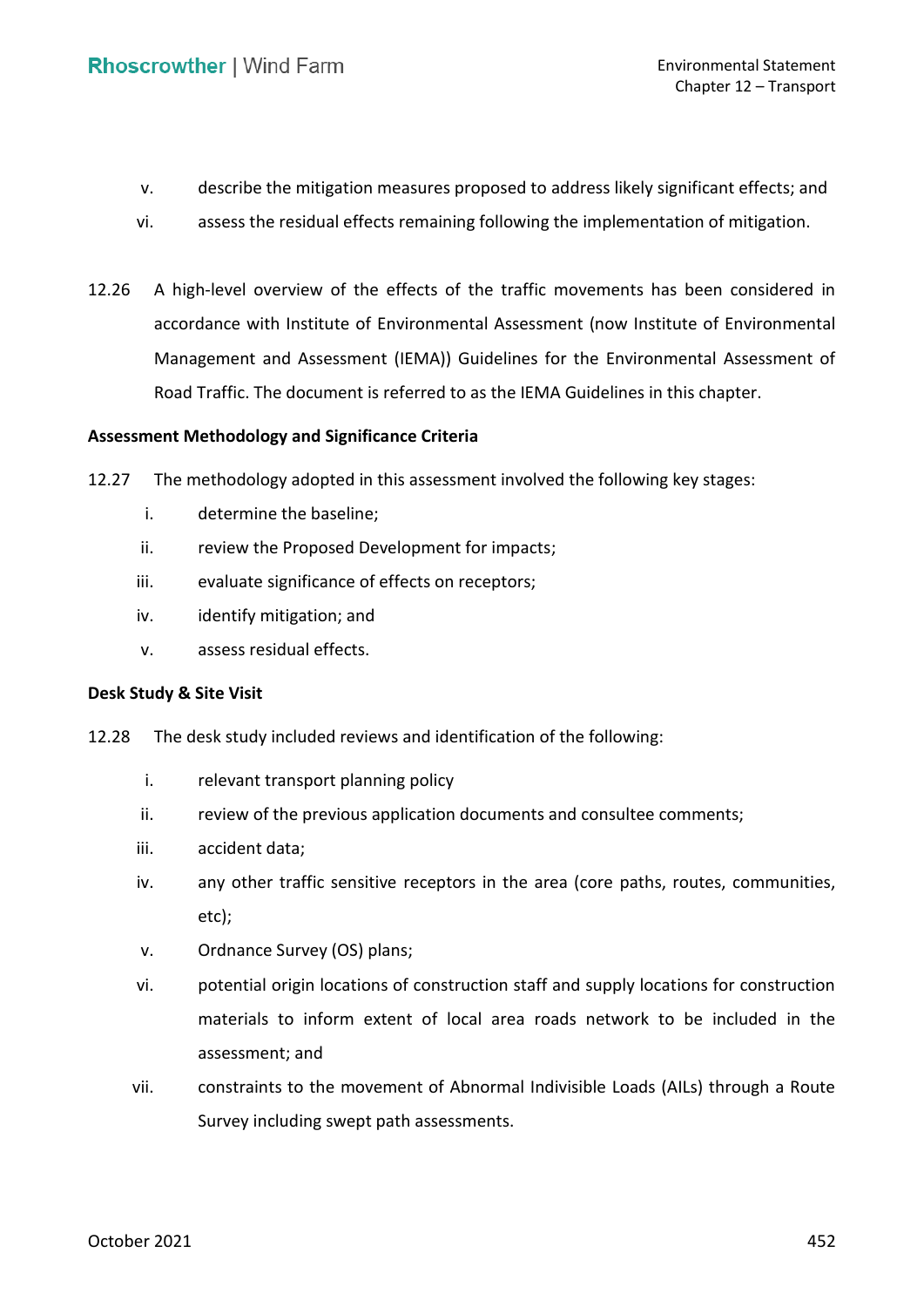12.29 The desk review was later confirmed by a site visit and walk over of the Proposed Development site. This was undertaken prior to the Covid 19 access restrictions.

## **Study Area and Sensitive Receptors**

- 12.30 Access to the Development would be via two access points, the eastern access would be from an existing field entrance which is located within a large lay-by the opposite the Pembroke Oil Refinery. The western junction would be via a new priority located near the former Cheveralton Farm. Pembrokeshire County Council had previously agreed in principle that a junction could be located at this location subject to further detailed design and discussions.
- 12.31 The new access junction would be constructed by widening the existing lay-by and would link directly into the existing field access and onsite track that would continue to the proposed turbine locations. The western junction would be a new priority junction off the unclassified road to the site.
- 12.32 As discussed above, the proposed route for AILs to the site is via the A477, A4075, A4139, B4319, unclassified roads and B4320.
- 12.33 Much of the route is currently used by HGVs accessing the Pembroke Oil Refinery. The road network is not observed to be under any capacity pressures and is constructed to accommodate the movement of all vehicle classes
- 12.34 Construction material will be sourced from local suppliers, most of which are accessed via the A477. Due to weight restrictions on some local roads, construction traffic will be required to use the same route as AILs. Staff traffic is likely to approach from a variety of origins and may use alternative routes such as the B4320 and A4139 from Lamphey.
- 12.35 The study focuses on the impact on the A4075, A4139, B4319 and B4320.
- 12.36 The A4075, A4139 and B4319 pass through Pembroke which has several sensitive receptors close to the road, including schools, residential properties and churches.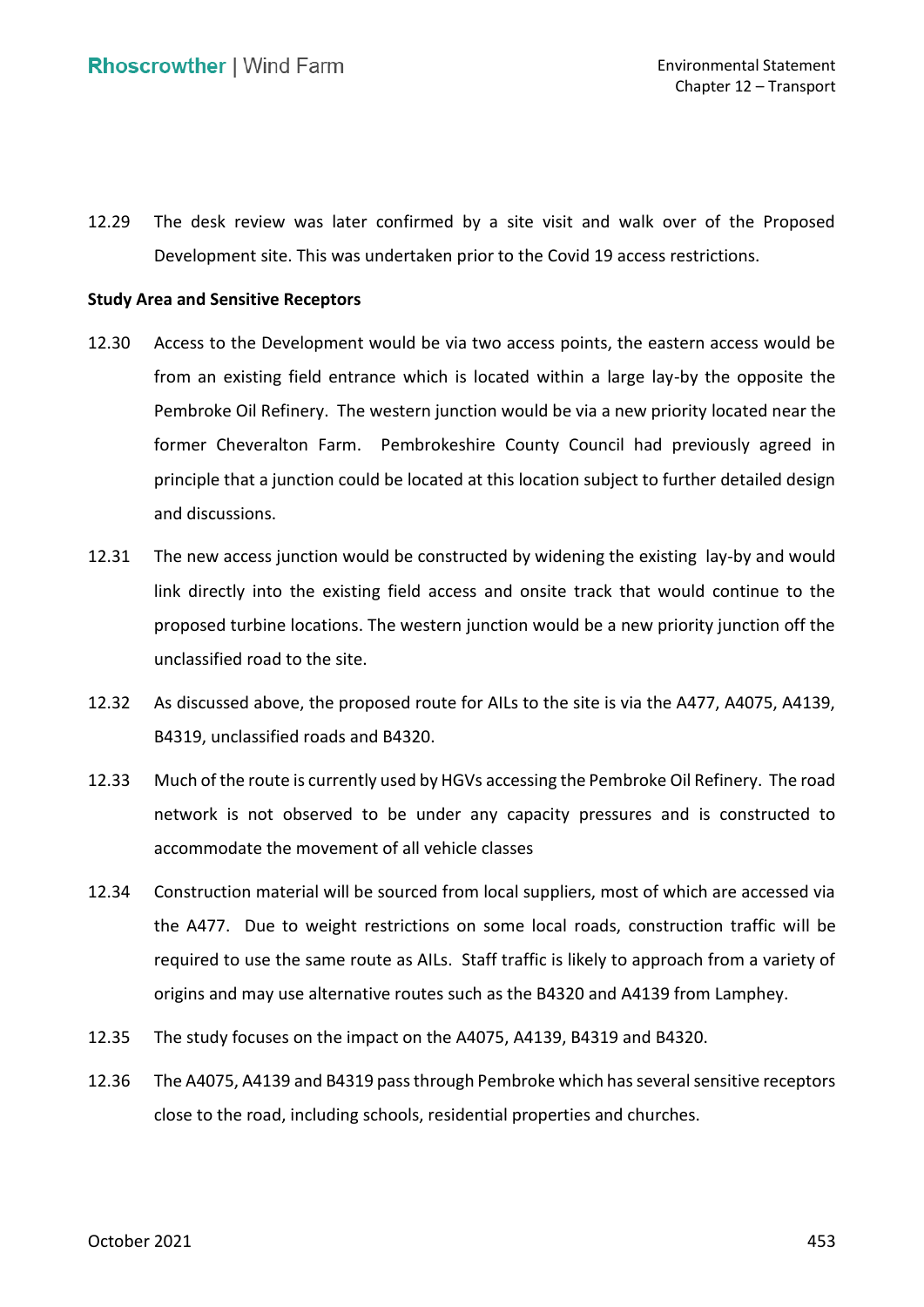## **Assessment of Likely Potential Effect Significance**

 Environmental Impact Assessment' (2005) notes that the separate 'Guidelines for the Environmental Assessment of Road Traffic' (1993) document should be used to characterise the environmental traffic and transport effects (off-site effects) and the assessment of significance of the effects of major new developments. The guidelines intend to complement professional judgement and the experience of trained assessors. 12.37 The Institution of Environmental Management and Assessment (IEMA) 'Guidelines for

#### **Receptor Sensitivity**

- 12.38 In terms of traffic and transport impacts, the receptors are the users of the roads within the study area and the locations through which those roads pass.
- 12.39 The IEMA Guidelines includes guidance on how the sensitivity of receptors should be assessed. Using that as a base, professional judgement was used to develop a classification of sensitivity for users based on the characteristics of roads and locations. This is summarised in Table 12.1.

| Receptor        | <b>Sensitivity</b> |               |               |                   |  |  |  |
|-----------------|--------------------|---------------|---------------|-------------------|--|--|--|
|                 | High               | <b>Medium</b> | Low           | <b>Negligible</b> |  |  |  |
| <b>Users of</b> | Where the          | Where the     | Where the     | Where roads       |  |  |  |
| <b>Roads</b>    | road is a          | road is a     | road is Trunk | have no           |  |  |  |
|                 | minor rural        | local A or B  | or A-class,   | adjacent          |  |  |  |
|                 | road, not          | class road,   | constructed   | settlements.      |  |  |  |
|                 | constructed        | capable of    | to            | Includes new      |  |  |  |
|                 | to                 | regular use   | accommodate   | strategic trunk   |  |  |  |
|                 | accommodate        | by HGV        | significant   | roads that        |  |  |  |
|                 |                    | traffic.      |               | would be little   |  |  |  |

 *Table 12.1 – Classification of Receptor Sensitivity*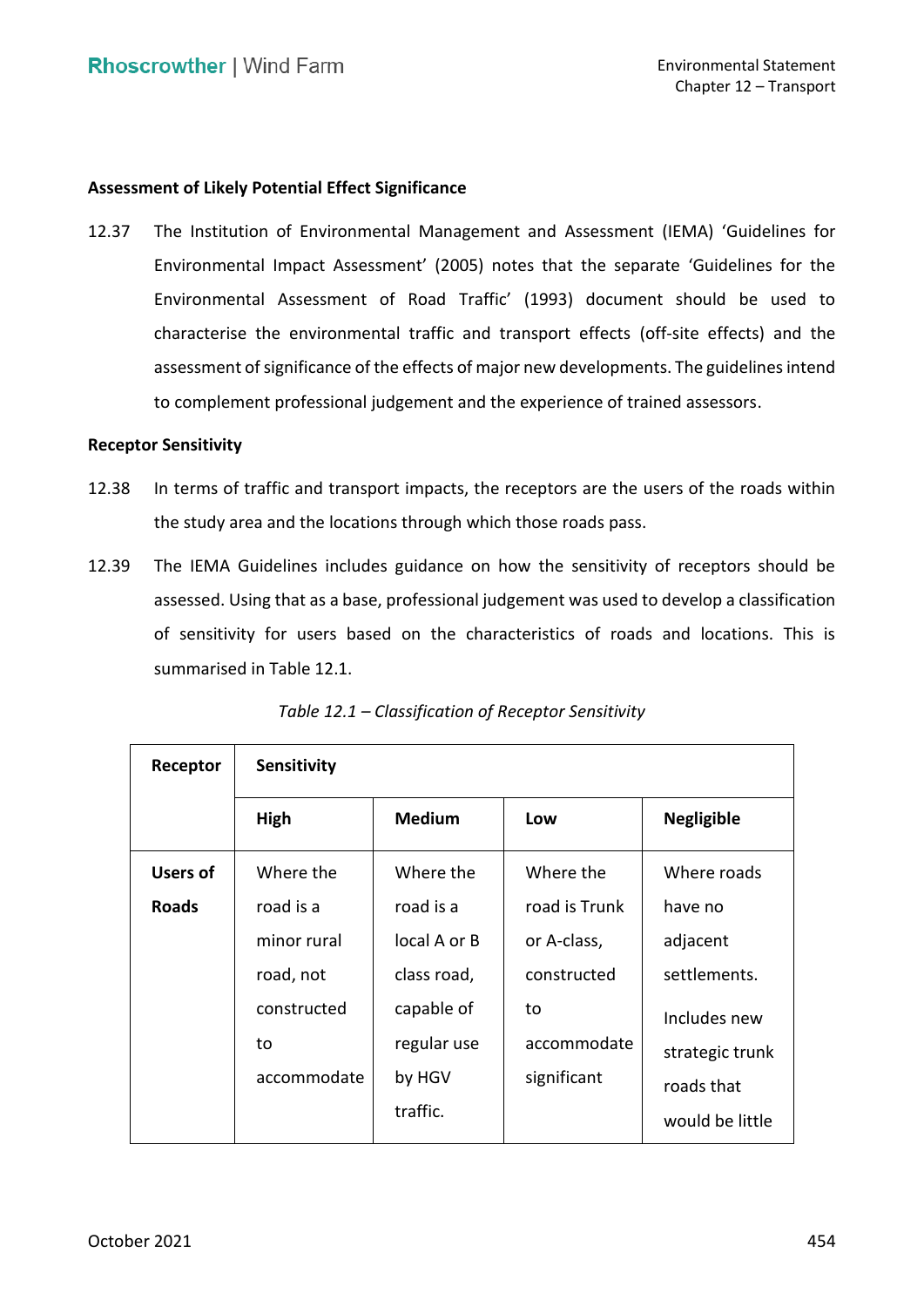| Receptor                                              | Sensitivity                                                                                                                                                  |                                                                                                                                                        |                                                                                                                                  |                                                                                                                                                                                 |  |  |
|-------------------------------------------------------|--------------------------------------------------------------------------------------------------------------------------------------------------------------|--------------------------------------------------------------------------------------------------------------------------------------------------------|----------------------------------------------------------------------------------------------------------------------------------|---------------------------------------------------------------------------------------------------------------------------------------------------------------------------------|--|--|
|                                                       | High                                                                                                                                                         | <b>Medium</b>                                                                                                                                          | Low                                                                                                                              | <b>Negligible</b>                                                                                                                                                               |  |  |
|                                                       | frequent use<br>by HGVs.<br>Includes<br>roads with<br>traffic control<br>signals,<br>waiting and<br>loading<br>restrictions,<br>traffic calming<br>measures. | Includes<br>roads where<br>there is<br>some traffic<br>calming or<br>traffic<br>management<br>measures.                                                | <b>HGV</b><br>composition.<br>Includes<br>roads with<br>little or no<br>traffic calming<br>or traffic<br>management<br>measures. | affected by<br>additional<br>traffic and<br>suitable for<br>Abnormal<br>Loads and new<br>strategic trunk<br>road junctions<br>capable of<br>accommodating<br>Abnormal<br>Loads. |  |  |
| Users /<br><b>Residents</b><br>of<br><b>Locations</b> | Where a<br>location is a<br>large rural<br>settlement<br>containing a<br>high number<br>of community<br>and public<br>services and<br>facilities.            | Where a<br>location is an<br>intermediate<br>sized rural<br>settlement,<br>containing<br>some<br>community<br>or public<br>facilities and<br>services. | Where a<br>location is a<br>small rural<br>settlement,<br>few<br>community or<br>public<br>facilities or<br>services.            | Where a<br>location<br>includes<br>individual<br>dwellings or<br>scattered<br>settlements<br>with no<br>facilities.                                                             |  |  |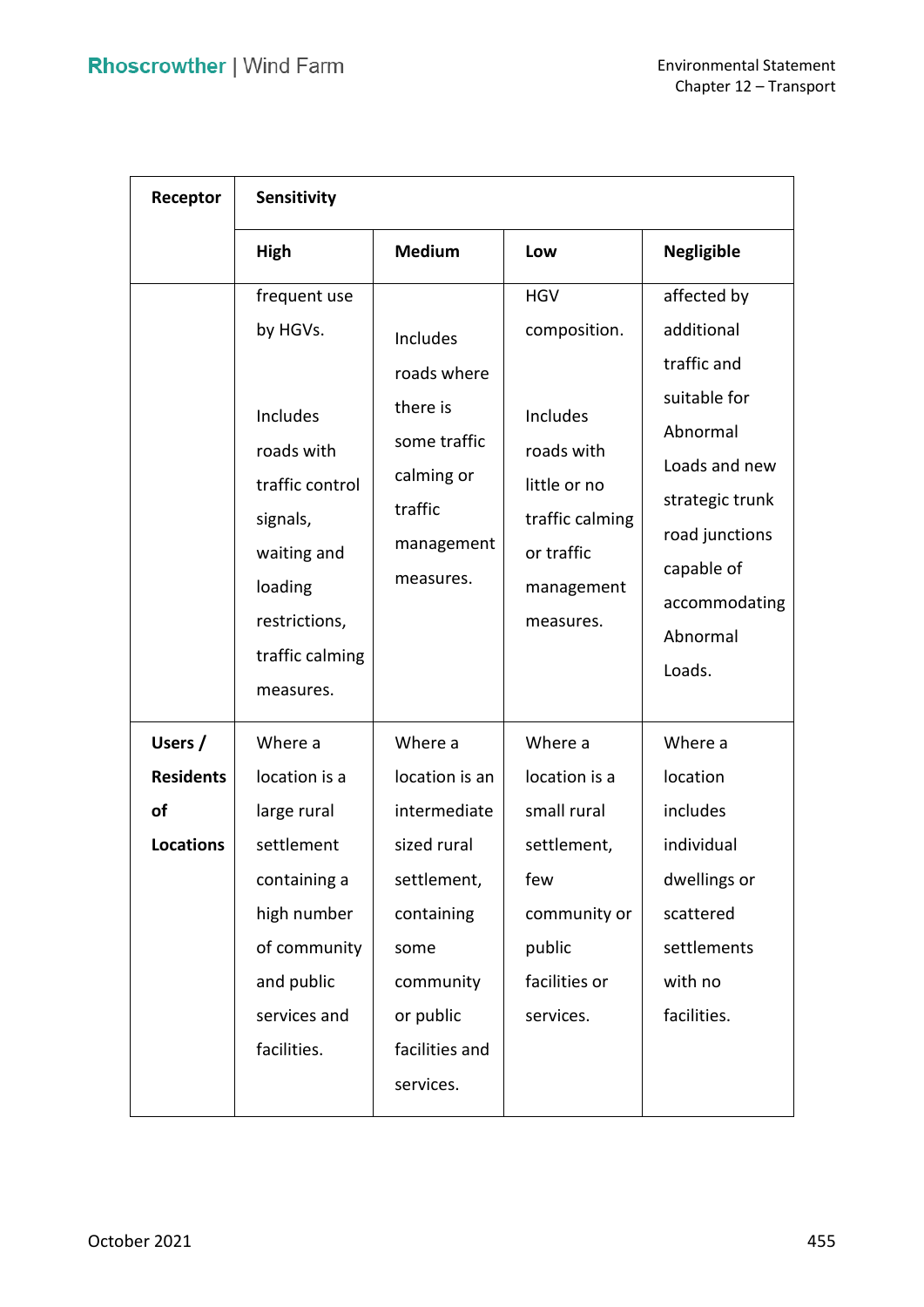- 12.40 The classifications are based upon the activities that can be expected in different areas and different types of streetscape. Professional judgement is used to reflect these generalised descriptions to study areas, especially those in remote areas where settlement size, function and facilities are more important than the category descriptors suggest.
- 12.41 Where a road passes through a location, users are considered subject to the highest level of sensitivity defined by either the road or location characteristics.

## **Magnitude of Impact**

- 12.42 The following rules, also taken from the IEMA Guidelines are used to determine which links within the study area should be considered for detailed assessment:
	- i. Rule 1 include highway links where traffic flows are predicted to increase by more than 30% (or where the number of heavy goods vehicles is predicted to increase by more than 30%); and
	- ii. Rule 2 include any other specifically sensitive areas where traffic flows are predicted to increase by 10% or more.
- 12.43 The IEMA Guidelines identify the key impacts that are most important when assessing the magnitude of traffic impacts from an individual development: the impacts and levels of magnitude are discussed below:
	- i. Severance the IEMA Guidance states that, "severance is the perceived division that can occur within a community when it becomes separated by a major traffic artery." Further, "Changes in traffic of 30%, 60%, and 90% are regarded as producing 'slight', 'moderate', and 'substantial' [or minor, moderate, and major] changes in severance respectively". However, the Guidelines acknowledge that "the measurement and prediction of severance is extremely difficult". (Para 4.28).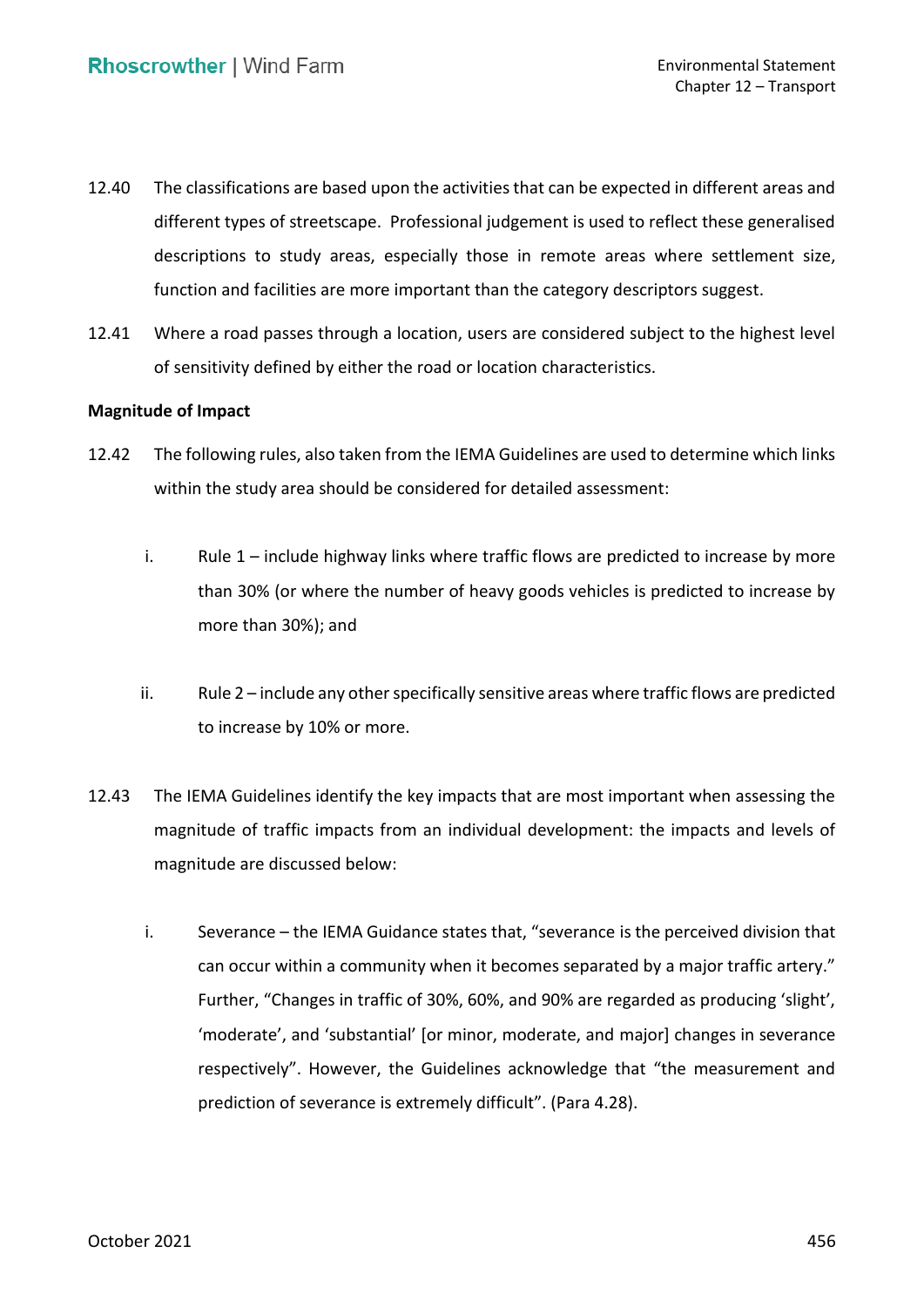- ii. Driver delay the IEMA Guidelines note that these delays are only likely to be "significant [or major] when the traffic on the network surrounding the development is already at, or close to, the capacity of the system" (Para 4.32).
- iii. Pedestrian delay the delay to pedestrians, as with driver delay, is likely only to be major when the traffic on the network surrounding the development is already at, or close to, the capacity of the system. An increase in total traffic of approximately 30% can double the delay experienced by pedestrians attempting to cross the road and would be considered major.
- iv. Pedestrian amenity the IEMA Guidelines suggests that a tentative threshold for judging the significance of changes in pedestrian amenity would be where the traffic flow (or its lorry component) is halved or doubled (Para 4.39). It is therefore considered that a change in the traffic flow of -50% or +100% would produce a major change in pedestrian amenity.
- v. Fear and intimidation there are no commonly agreed thresholds for estimating levels of fear and intimidation, from known traffic and physical conditions. However, as the impact is considered to be sensitive to traffic flow, changes in traffic flow of 30%, 60% and 90% are regarded as producing minor, moderate and major changes respectively.
- vi. Accidents and safety professional judgement would be used to assess the implications of local circumstances, or factors which may elevate or lessen risks of accidents.
- 12.44 While not specifically identified, as more vulnerable road user, cyclists are considered in similar terms to pedestrians.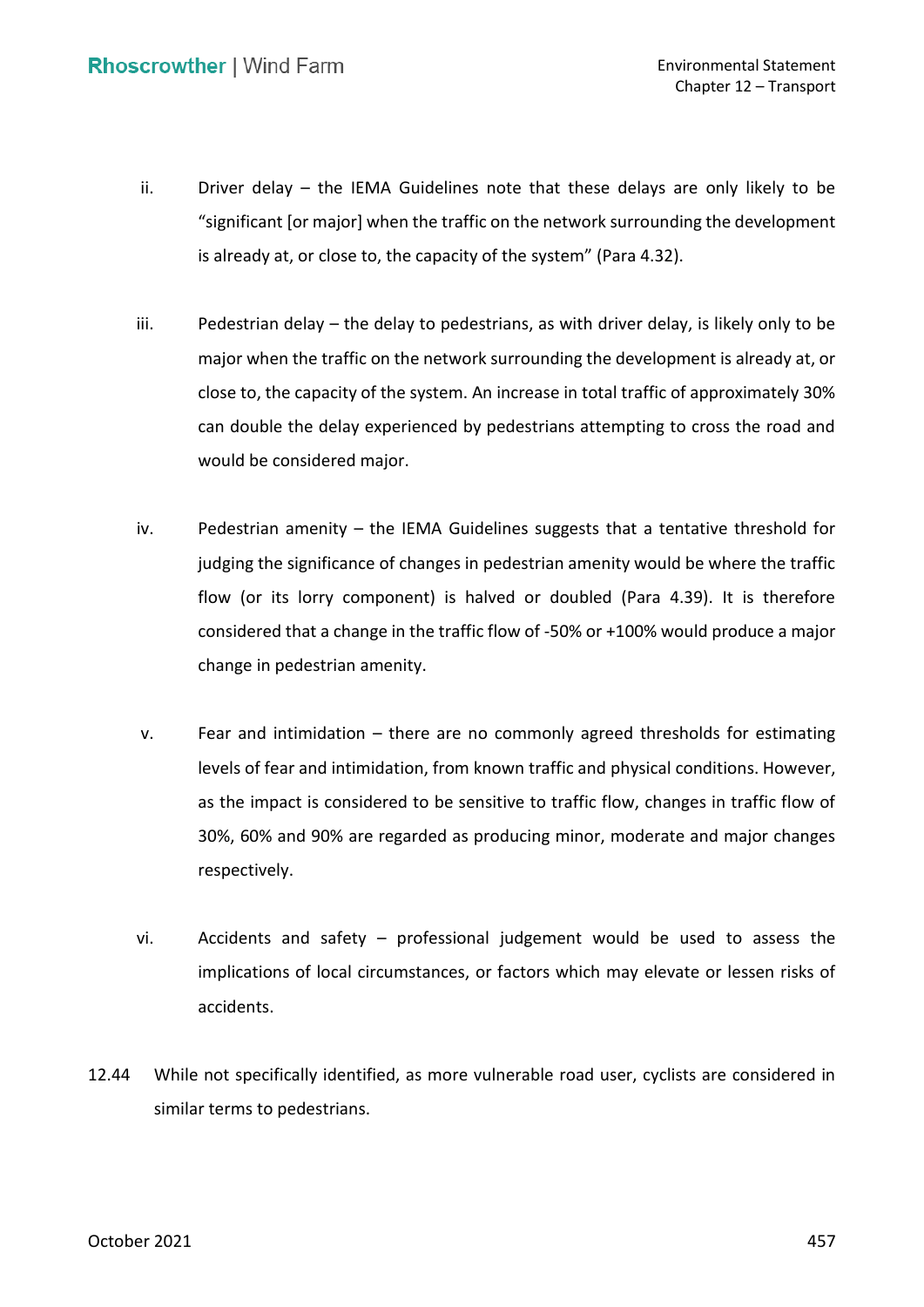## **Significance of Effects**

 12.45 To determine the overall significance of effects, the results from the receptor sensitivity and magnitude of change assessments are correlated and classified using a scale set out in Table 2.4 of Volume 11, Section 2, Part 5 of the Design Manual for Roads and Bridges (DMRB) and summarised in Table 12.2.

| <b>Magnitude of Impacts</b><br>Receptor |                       |                       |                       |                       |  |  |
|-----------------------------------------|-----------------------|-----------------------|-----------------------|-----------------------|--|--|
| <b>Sensitivity</b>                      | <b>Major</b>          | <b>Moderate</b>       | <b>Minor</b>          | <b>Negligible</b>     |  |  |
| High                                    | Major                 | Major $/$<br>Moderate | Moderate /<br>Minor   | Minor                 |  |  |
| <b>Medium</b>                           | Major $/$<br>Moderate | Moderate              | Minor                 | Minor /<br>Negligible |  |  |
| Low                                     | Moderate /<br>Minor   | Minor                 | Minor                 | Minor /<br>Negligible |  |  |
| <b>Negligible</b>                       | Minor                 | Minor                 | Minor /<br>Negligible | Negligible            |  |  |

*Table 12.2 – Significance of Effects* 

 12.46 In terms of the EIA Regulations, effects would be considered of significance where they are assessed to be major or moderate. Where an effect is Moderate/Minor, professional judgement will be used to determine whether the effect is significant on a case by case basis.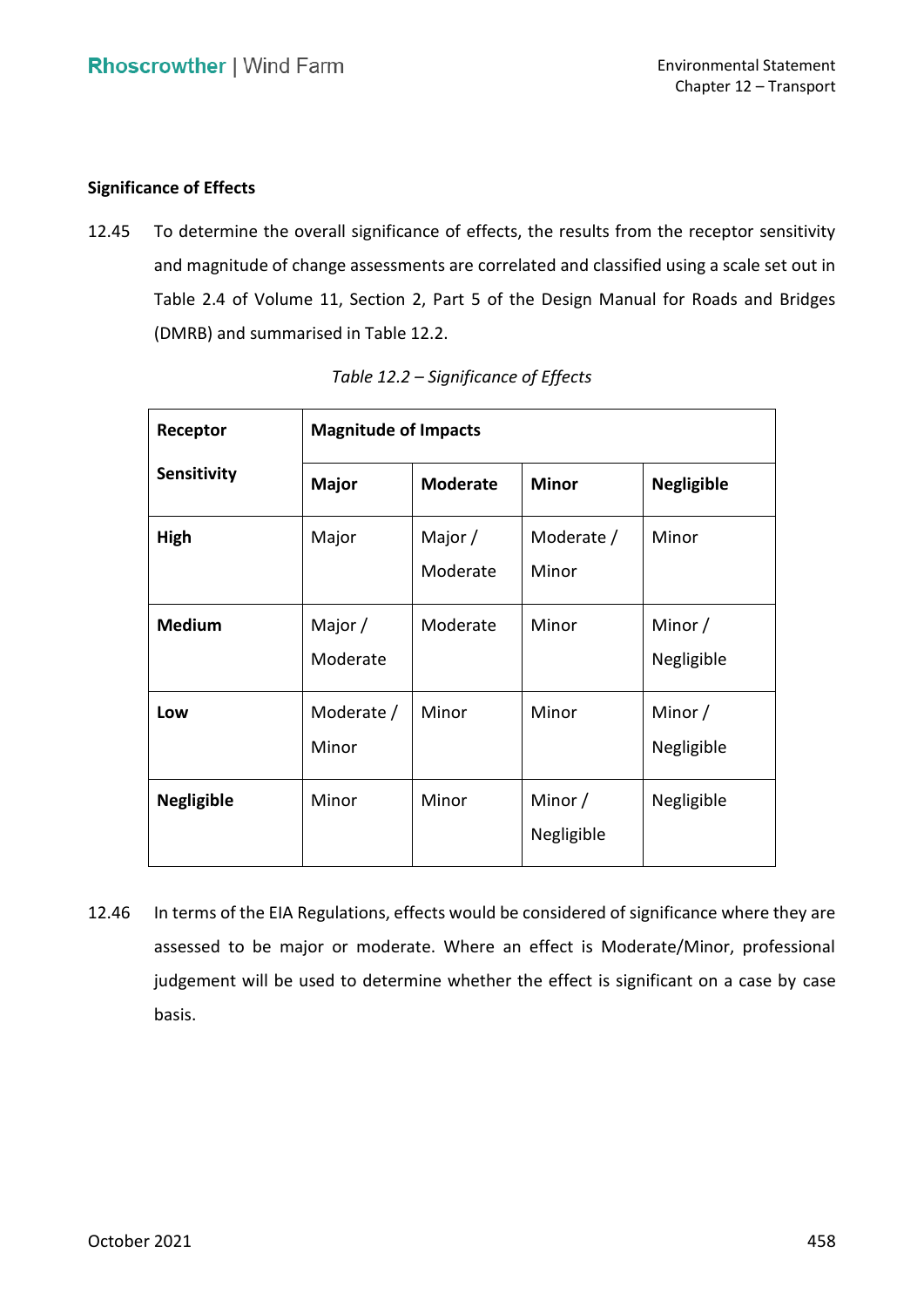12.47 A review of potential receptors has been undertaken and a summary of receptor sensitivities based upon the various criteria has been established. This is illustrated in Table 12.3.

| Receptor                                                                                          | Sensitivity | <b>Justification</b>                                                                                                                                    |
|---------------------------------------------------------------------------------------------------|-------------|---------------------------------------------------------------------------------------------------------------------------------------------------------|
| <b>Users of the</b><br><b>U6307 and</b><br>C3101roads                                             | Medium      | Road is capable of accommodating HGV traffic to<br>service developments at the nearby refinery and<br>power station developments.                       |
| Users of the B<br>road network<br>between<br><b>Pembroke and</b><br>the B4320 /<br>C3101 junction | Medium      | Road is capable of accommodating HGV traffic for<br>the refinery and power station site and has featured<br>improvements to ease access to these sites. |
| <b>Users of the road</b><br>and footways<br>with Pembroke                                         | Medium      | Some traffic management measures are in place<br>however, the roads do provide wider HGV access to<br>the south and west of Pembroke                    |
| <b>Users of the</b><br>A4075                                                                      | Low         | A class road with little or no traffic management<br>measures                                                                                           |
| <b>Users of the</b><br>trunk road<br>network                                                      | Low         | A class road with little or no traffic management<br>measures                                                                                           |

| Table 12.3: Receptor Sensitivity Summary |  |  |
|------------------------------------------|--|--|
|------------------------------------------|--|--|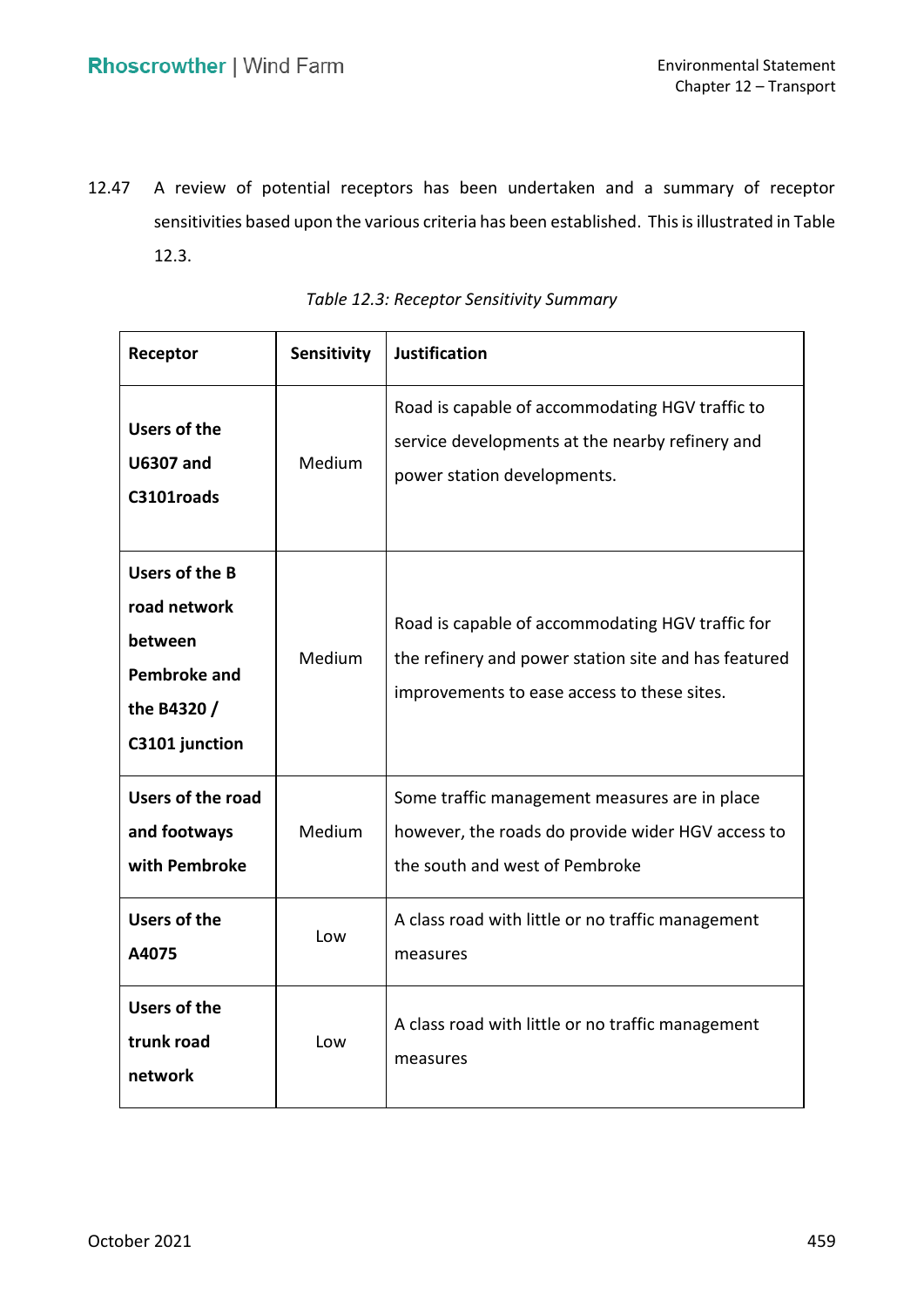| Receptor                                                                                         | Sensitivity | <b>Justification</b>                                                                                          |
|--------------------------------------------------------------------------------------------------|-------------|---------------------------------------------------------------------------------------------------------------|
| <b>Residents of road</b><br>side properties<br>between<br><b>Pembroke and</b><br>the site access | Negligible  | Mainly locations with scattered individual properties<br>along the access routes                              |
| <b>Residents of road</b><br>side properties<br>within Pembroke                                   | Medium      | Access roads are located in an intermediate<br>settlement with some community facilities located<br>off them. |
| <b>Residents of road</b><br>side properties<br>between the<br><b>A477 and</b><br>Pembroke        | Negligible  | A class road with little or no traffic management<br>measures                                                 |
| <b>Residents of road</b><br>side properties in<br><b>Pembroke Docks</b>                          | Medium      | Access roads are located in an intermediate<br>settlement with some community facilities located<br>off them. |

## **Requirements for Mitigation**

 12.48 If significant likely potential effects are identified appropriate mitigation will be implemented to remove and reduce the significance of the effects where possible.

## **Residual Effects**

 12.49 Residual effects will be assessed following a similar methodology as the potential effects but taking into consideration the identified mitigation.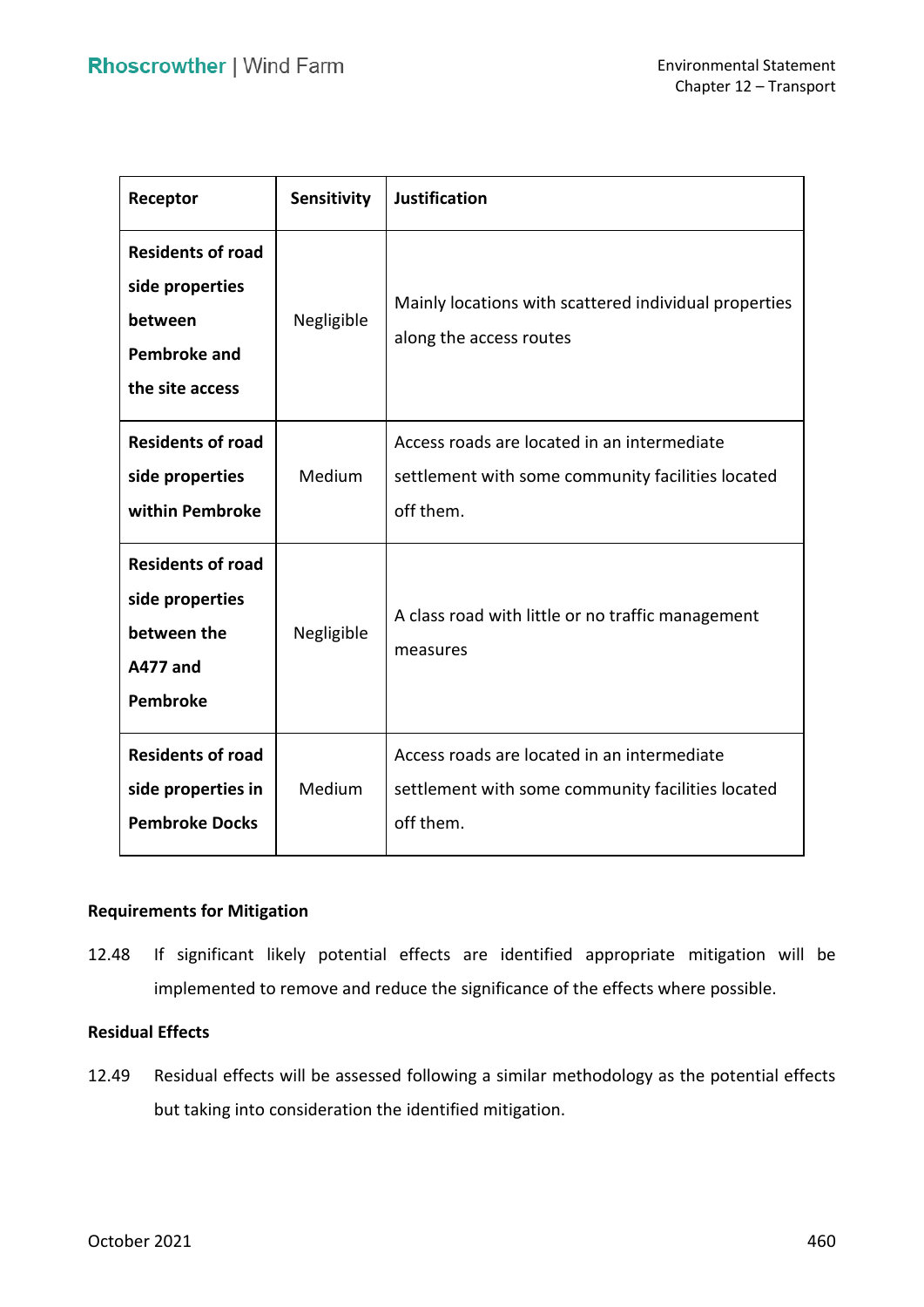### **Cumulative Effects**

 12.50 Cumulative effects will take into consideration other developments in planning, under construction or in operation which, with the addition of the Proposed Development could cumulatively impact upon receptors.

### **Limitations to Assessment**

- 12.51 The assessment is based upon an assumed construction programme for the Proposed Development. Alterations in this programme, may increase or decrease traffic flows per month.
- 12.52 This assessment is based upon average traffic flows. There may be localised peaks with construction days where flows can be higher for a specific hour, such as a shift change on site.
- 12.53 Assumptions on the original points for materials have been made to provide a worst-case assessment scenario. Should these origin points change, the effects on surrounding areas may alter to those presented in the assessment.

### **Baseline Conditions**

## **Pedestrian and Cyclist Networks**

- 12.54 There are no existing footpaths within the site, nor footways alongside the carriageway adjacent to the site.
- 12.55 The Sustrans website [\(www.sustrans.org.uk\)](http://www.sustrans.org.uk/) indicates that National Cycle Route (NCR) 4 Fishguard – London bisects the A4139 within Pembroke, immediately to the south of the roundabout with Main Street.
- 12.56 Pembrokeshire County Council's website ([https://www.pembrokeshire.gov.uk/cycle-](https://www.pembrokeshire.gov.uk/cycle-pembrokeshire)[pembrokeshire \)](https://www.pembrokeshire.gov.uk/cycle-pembrokeshire) notes that two on-road cycle trails bisect the proposed access route to the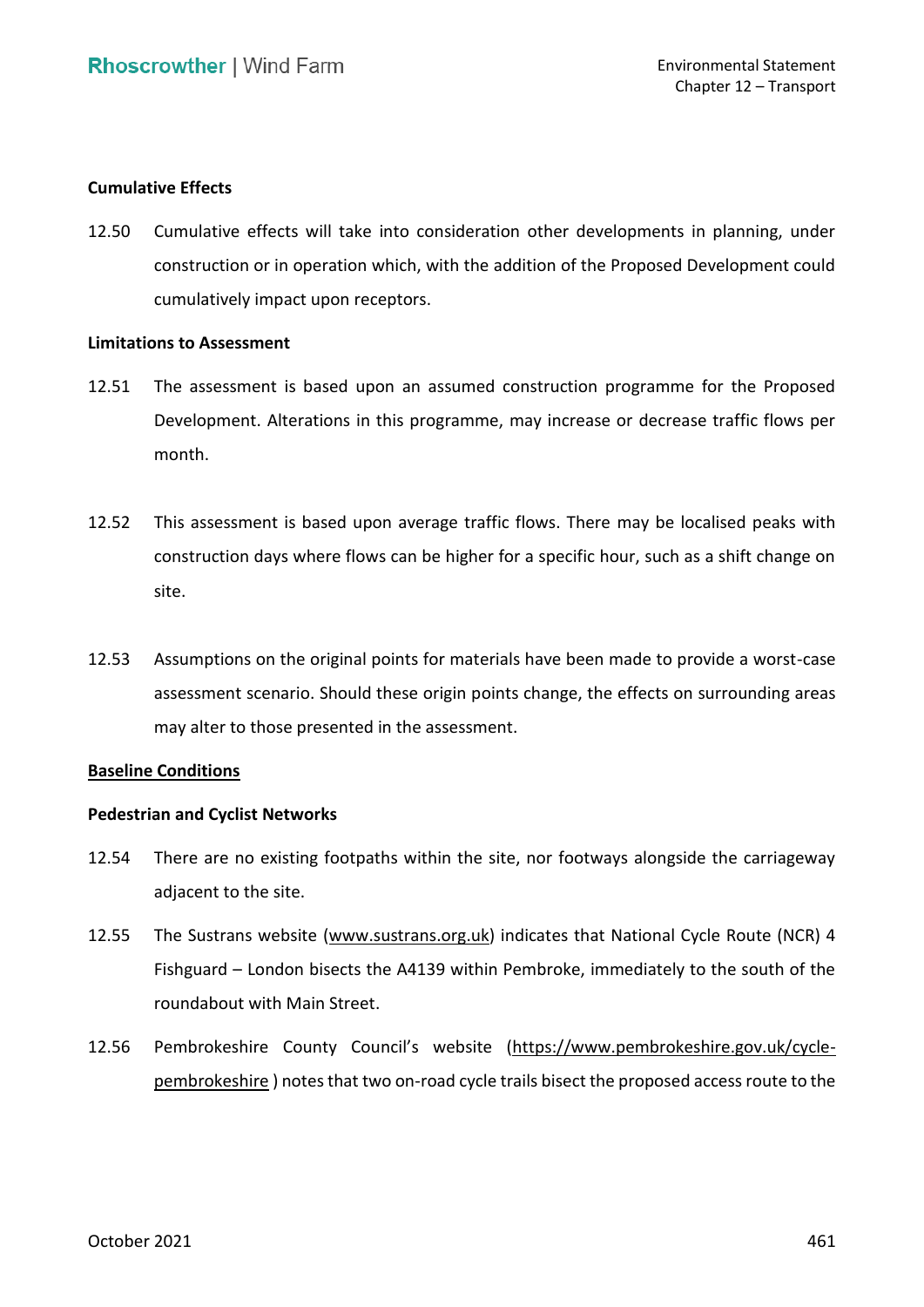site. The Heritage Coast Trail crosses the A4075 to the north of Pembroke, whilst the Castle 2 Castle Trail crosses the Valero access road at Wollaston Cross.

 12.57 Construction drivers will be briefed on the likely presence of cyclists on particular lengths of the route so that their safety is safeguarded. This commitment will be included in a Construction Method Statement (CMS) which would be prepared if planning permission is granted.

#### **Road Access**

- 12.58 The roads that form the study area are as follows:
	- i. Western Way: Local access, two lane road that provides local access within Pembroke Dock and provides connections from the port to the trunk road network;
	- ii. A477: Welsh trunk road that provides national distributor linkages from Pembroke Docks to the A40 at St Clears;
	- iii. A4075: two lane local distributor road that provides connections from the A477 trunk road to the east of Pembroke town;
	- iv. Holyland Road, Well Hill and Orange Way: two lane roads within Pembroke that provide connections between the A4075 and B4319
	- v. B4319: two lane road connecting southern Pembroke with Maiden Wells;
	- vi. Clay Lane: two lane road connecting the B4320 with the B4319 to the east of Maiden Wells;
	- vii. B4320: two lane road between the junction with the C3101 and Clay Lane;
	- viii. C3101: two lane road connecting the B4320 to Wallaston Cross; and
	- ix. U6307: two lane road connecting Wallaston Cross to the Valero Refinery.

### **Existing Traffic Conditions**

 12.59 A review of traffic data on the study network has been undertaken using Automatic Traffic Count (ATC) data collected in November 2019, prior to the start of the school holiday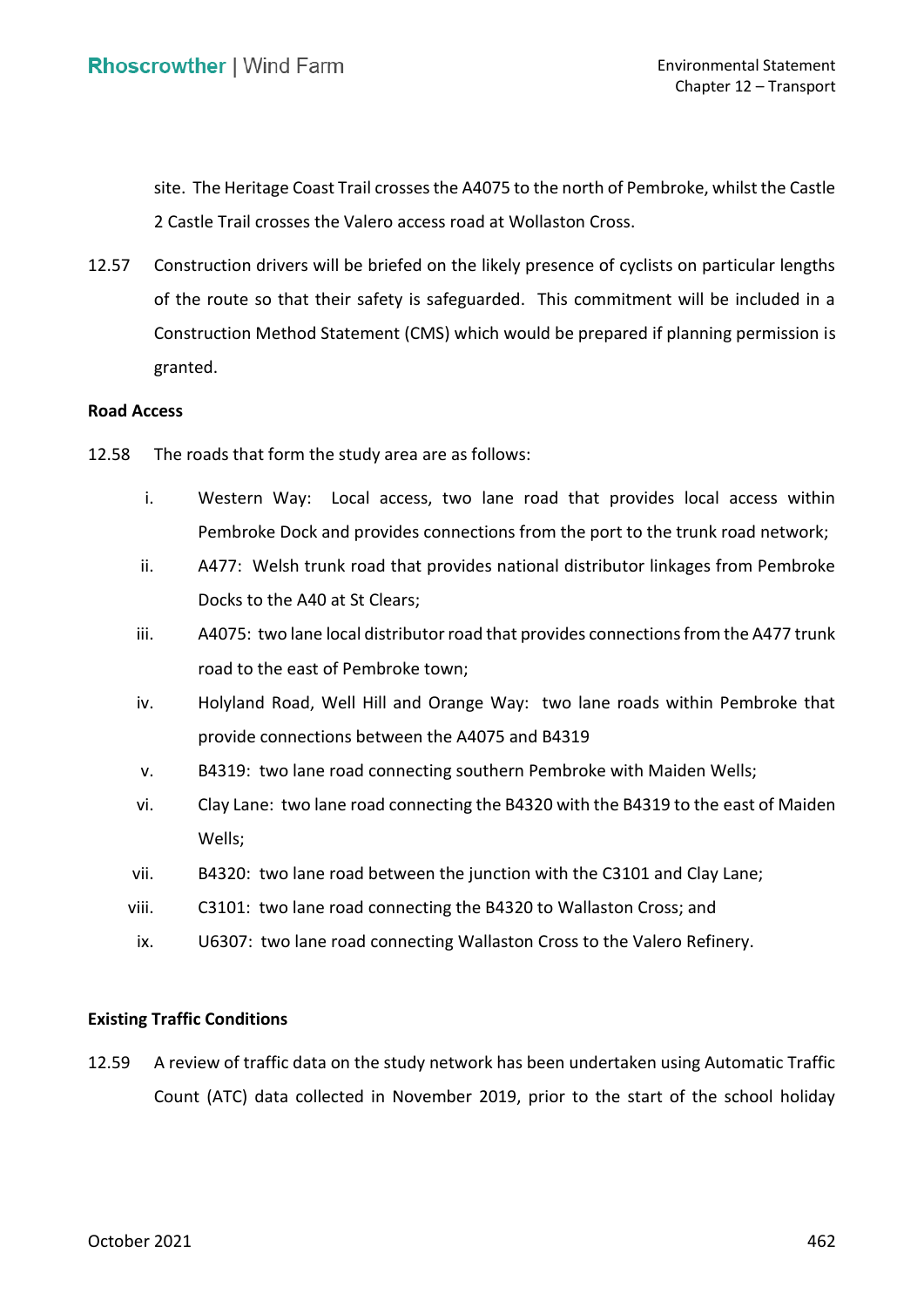periods. Further data was obtained from the UK Department for Transport (DfT) statistics website.

Data was collected at the following locations.

- i. Location 1: U6307 near the proposed site accesses
- ii. Location 2: C3101 to the south of Wallaston Cross;
- iii. Location 3: Clay Lane on the Mainden Wells Bypass;
- iv. Location 4: B4319 in southern Pembroke;
- v. Location 5: A4075 to the north of Pembroke;
- vi. Location 6: A477 near Milton;
- vii. Location 7: A477 near Slade Cross; and
- viii. Location 8: A477 at Waterloo, Pembroke Docks.
- 12.60 The baseline data is illustrated in Table 12.4 for 2019 flows.

| <b>Survey Location</b>           | Cars & Lights | <b>HGV</b> | <b>Total</b> |
|----------------------------------|---------------|------------|--------------|
| <b>U6307 Site Access</b>         | 1160          | 371        | 1531         |
| <b>C3101 Wallaston Cross</b>     | 1583          | 502        | 2085         |
| <b>Clay Lane at Maiden Wells</b> | 2602          | 642        | 3243         |
| <b>B4319 South Pembroke</b>      | 6799          | 824        | 7623         |
| <b>A4075 North of Pembroke</b>   | 3536          | 318        | 3854         |
| <b>A477 Milton</b>               | 14317         | 747        | 15064        |
| <b>A477 Slade Cross</b>          | 11991         | 660        | 12651        |

*Table 12.4: Baseline Traffic Flows (2019)*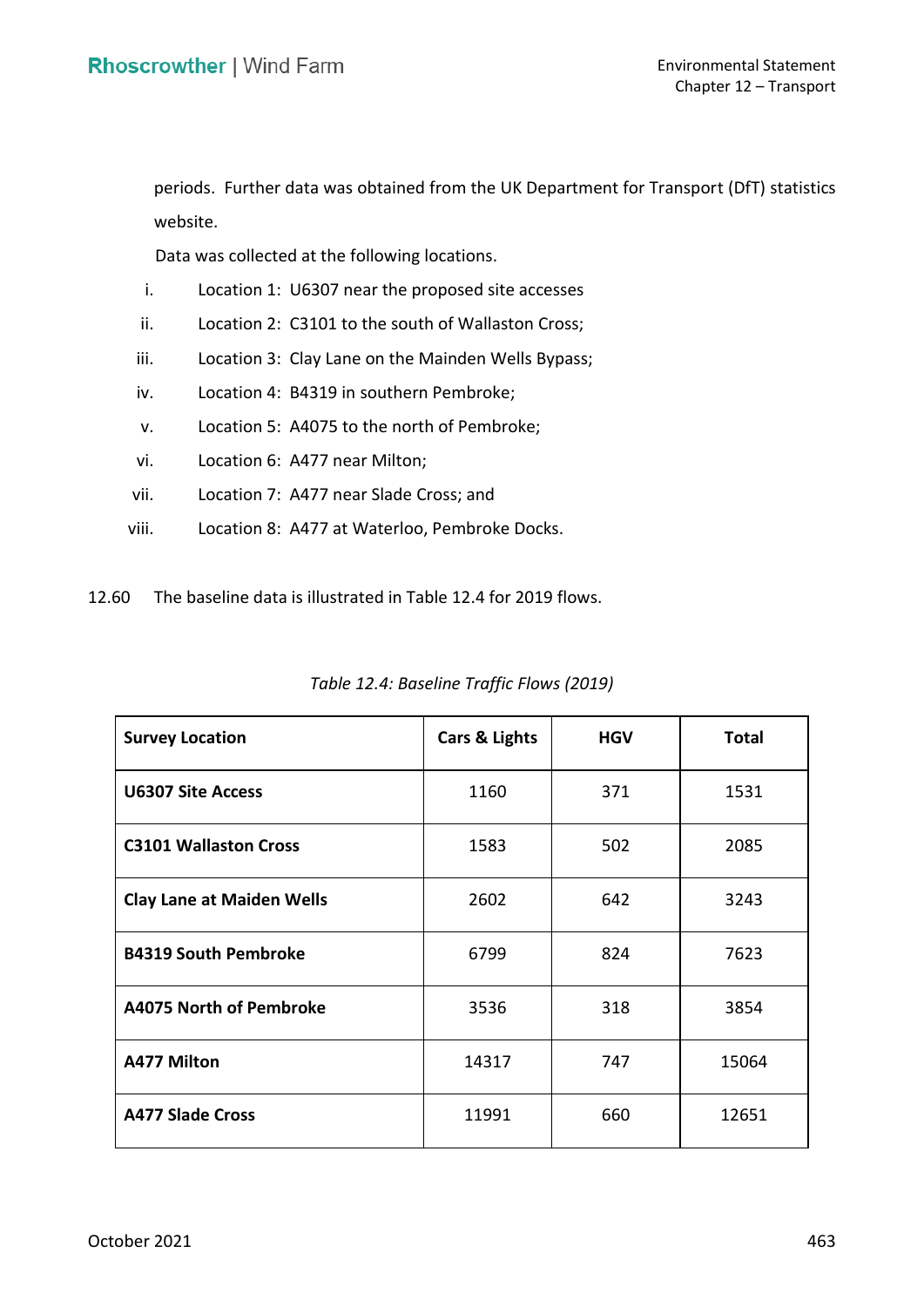| <b>Survey Location</b> | Cars & Lights | <b>HGV</b> | <b>Total</b> |
|------------------------|---------------|------------|--------------|
| A477 Waterloo          | 21298         | 948        | 22246        |

#### *Accident Review*

- 12.61 Road traffic accident data for the three years from 1st January 2017 to the 31st December 2019 for the road links that connect the A477 with the development site, including accidents noted within 100m of the A477 / A4075 junction were obtained from the website [www.crashmap.co.uk.](http://www.crashmap.co.uk/)
- 12.62 The statistics are categorised into three categories, namely "Slight" for damage only incidents, "Serious" for injury accidents and "Fatal" for accidents that result in a death.
- 12.63 A summary analysis of the incidents indicates that:
	- i. A total of thirteen accidents are recorded from the A477 through to the site access junctions;
	- ii. Of the recorded accidents, nine are recorded at "Slight", whilst four are noted as "Serious". No "Fatal" accidents were recorded;
	- iii. The junction of the A477 and A4075 has two "Slight" and two "Serious" accidents recorded at it. One accident involved a Young Driver;
	- iv. Two "Slight" accidents were recorded in Pembroke on the A4139. One "Slight" and two "Serious" accident were noted on the B4319 within the south of Pembroke;
	- v. One "Slight" and one "Serious" accident were noted on the B4320, with the latter incident located at the junction for the Valero access road;
	- vi. No accidents were noted on the Valero access road;
	- vii. The records indicated that there were no recorded pedestrian or child casualties within the study area;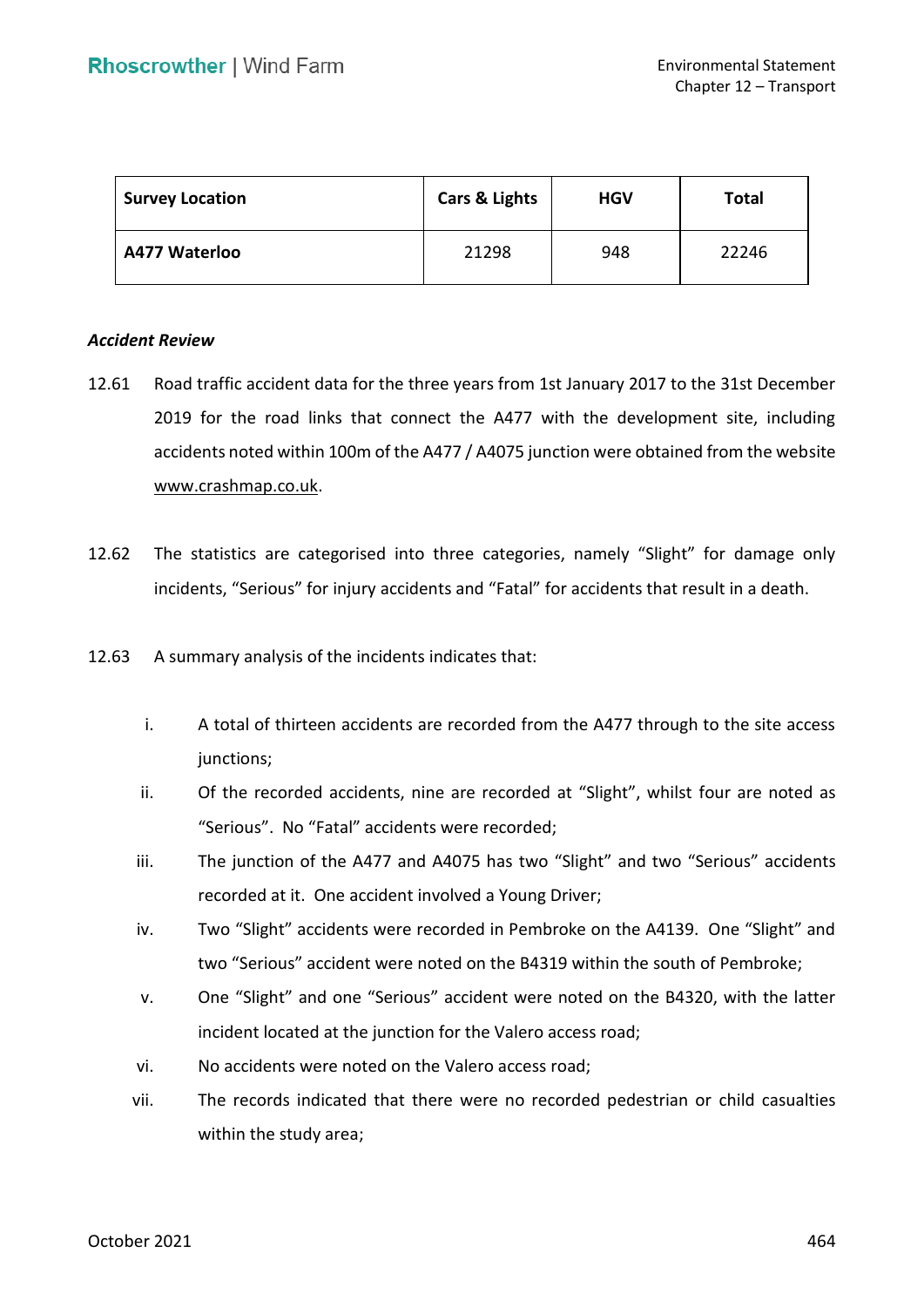- viii. Cars were involved in all accidents noted in the study area. One incident to the south of Pembroke involved a motorcycle;
- ix. Young drivers were involved in three accidents; and
- x. HGV were involved in three accidents, both within close proximity to each other to the south of Pembroke on the B4319. The "Serious" incident involved two other cars and involved five casualties.
- 12.64 The statistics indicate that the vast majority of accidents are "Slight" in nature and that there are a limited number of HGV incidents occurring in the three year review period.

### **Construction Phase**

- 12.65 During the assumed 10-month construction period, the following traffic would require access to the Development site:
	- i. staff transport (cars and / or staff minibuses);
	- ii. construction equipment and materials, deliveries of machinery and supplies such as stone, reinforcement steel and concrete;
	- iii. abnormal loads consisting of the wind turbine sections and also a heavy lift crane; and
	- iv. abnormal load escort vehicles.
- 12.66 Construction works are expected to commence in 2022 should consent for the application be given. The baseline traffic survey data was factored to 2022 using National Road Traffic Forecasts (NRTF) Low Growth factors. The resulting baseline flow information is detailed below in Table 12.5.

| <b>Survey Location</b>   | <b>Cars &amp; Lights</b> | <b>HGV</b> | <b>Total</b> |
|--------------------------|--------------------------|------------|--------------|
| <b>U6307 Site Access</b> | 1186                     | 379        | 1565         |

## *Table 12.5: Future Baseline Traffic Flows (2022)*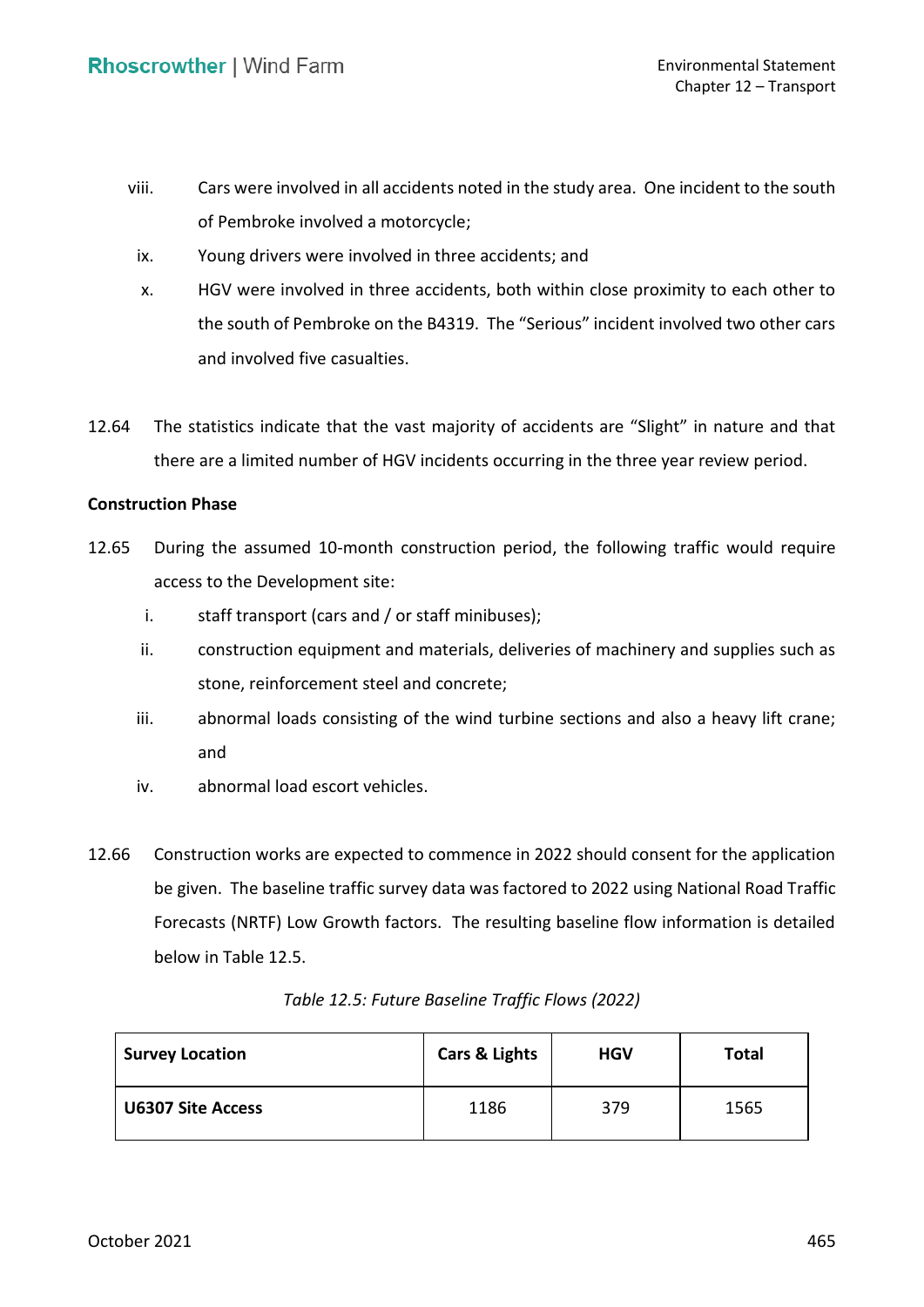| <b>Survey Location</b>           | Cars & Lights | <b>HGV</b> | <b>Total</b> |
|----------------------------------|---------------|------------|--------------|
| <b>C3101 Wallaston Cross</b>     | 1618          | 513        | 2131         |
| <b>Clay Lane at Maiden Wells</b> | 2659          | 656        | 3315         |
| <b>B4319 South Pembroke</b>      | 6948          | 842        | 7791         |
| A4075 North of Pembroke          | 3614          | 325        | 3938         |
| <b>A477 Milton</b>               | 14632         | 763        | 15395        |
| <b>A477 Slade Cross</b>          | 12255         | 675        | 12930        |
| A477 Waterloo                    | 21767         | 968        | 22735        |

## **Construction Staff**

- 12.67 Staff would arrive in non-HGV vehicles and where possible will be encouraged to car share. The workforce onsite will depend on the activities undertaken, but, based on previous wind farm construction site experience for a project of this scale which suggests three staff per turbine during the short peak period of construction is likely, the maximum number of staff expected onsite would be around 9 per day.
- 12.68 For the purposes of estimating traffic movements, it was assumed that 100% of staff would arrive by car (single car occupancy was assumed as the worst case at this stage with potentially fewer movements through car sharing).
- 12.69 Based on these assumptions, staff transport cars and light vehicles would account for a maximum of 18 vehicle trips (9 car trips inbound and 9 car trips outbound) per day during the peak period of construction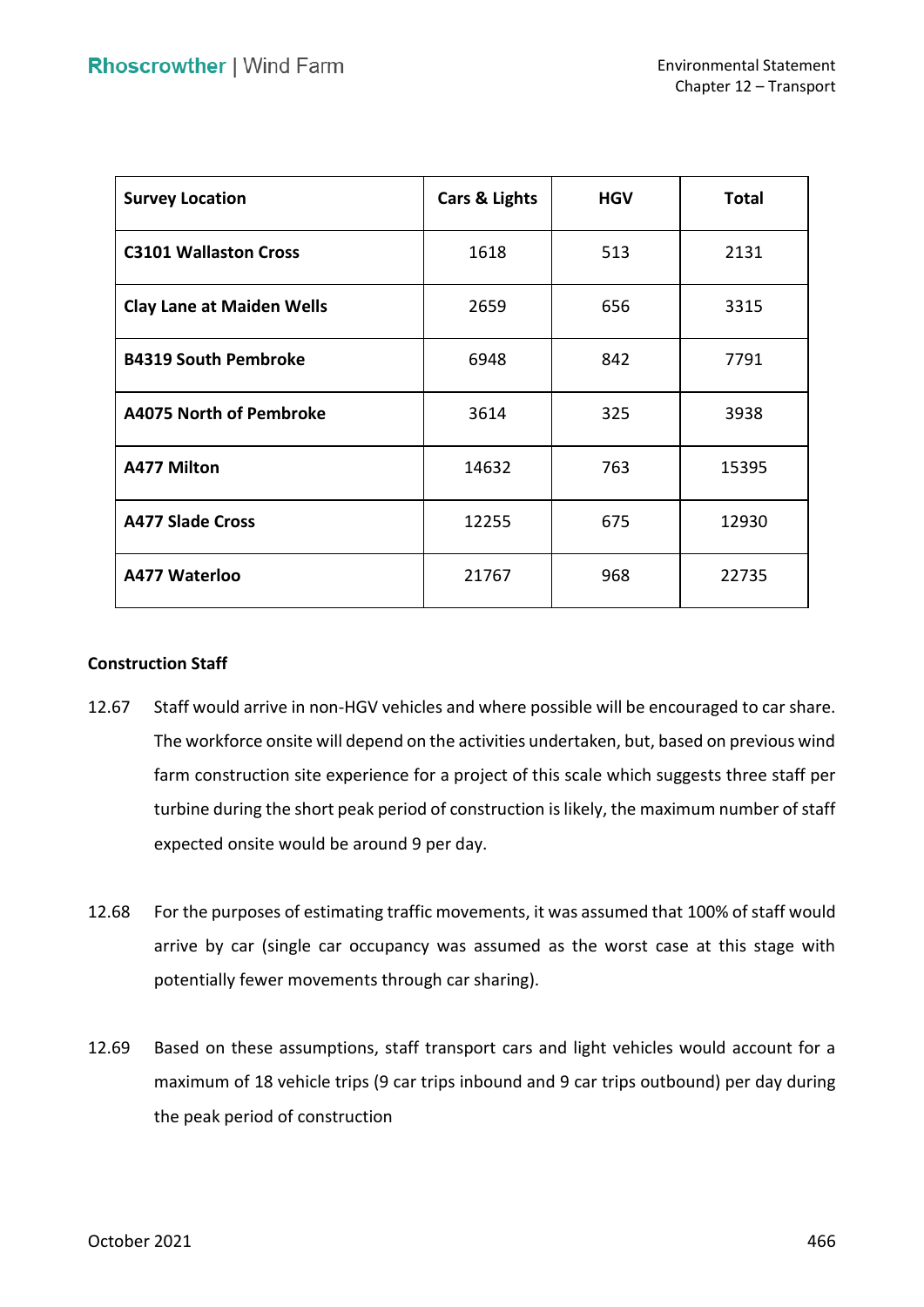12.70 All staff trips are estimated to originate from Pembroke and will access the site via the B4319, Clay Lane, B4320, the C3101 and U6307.

## **Abnormal Indivisible Loads (AIL)**

- 12.71 All abnormal loads would be unloaded at Pembroke Docks and would access the site via Western Way, A477, A4075, B4319, Clay Lane, B4320, the C3101 and U6307. Full details of these loads and the proposed route are provided in ES Appendix 12.1 "Route Survey Report".
- 12.72 The turbines are broken down into components for transport to the Site. The nacelle, blade and tower sections are classified as Abnormal Indivisible Loads (AIL) due to their weight, length, width and height when loaded. The numbers of components requiring transport are illustrated in Table 12.6.
- 12.73 In addition to the turbine deliveries, two high capacity erection cranes would be needed to offload components and erect the turbines. The cranes are likely to be mobile cranes with a capacity up to 800 tonnes that are escorted by boom and ballast trucks to allow full mobilisation onsite. Smaller erector cranes would also be present to allow the assembly of the main cranes and to ease the overall erection of the turbines.
- 12.74 Escort vehicles would accompany the AIL convoys to support the traffic management measures. Up to four vehicles would be deployed and it is assumed that three turbine components would be delivered per convoy. This would result in 10 convoys on the network, with a total of 58 escort journeys (29 trips in and 29 trips out).
- 12.75 The escort vehicles have been assumed to be police cars and light goods vehicles. Motorcycles may be deployed, depending upon Police resources.

*Table 12.6: Turbine Components*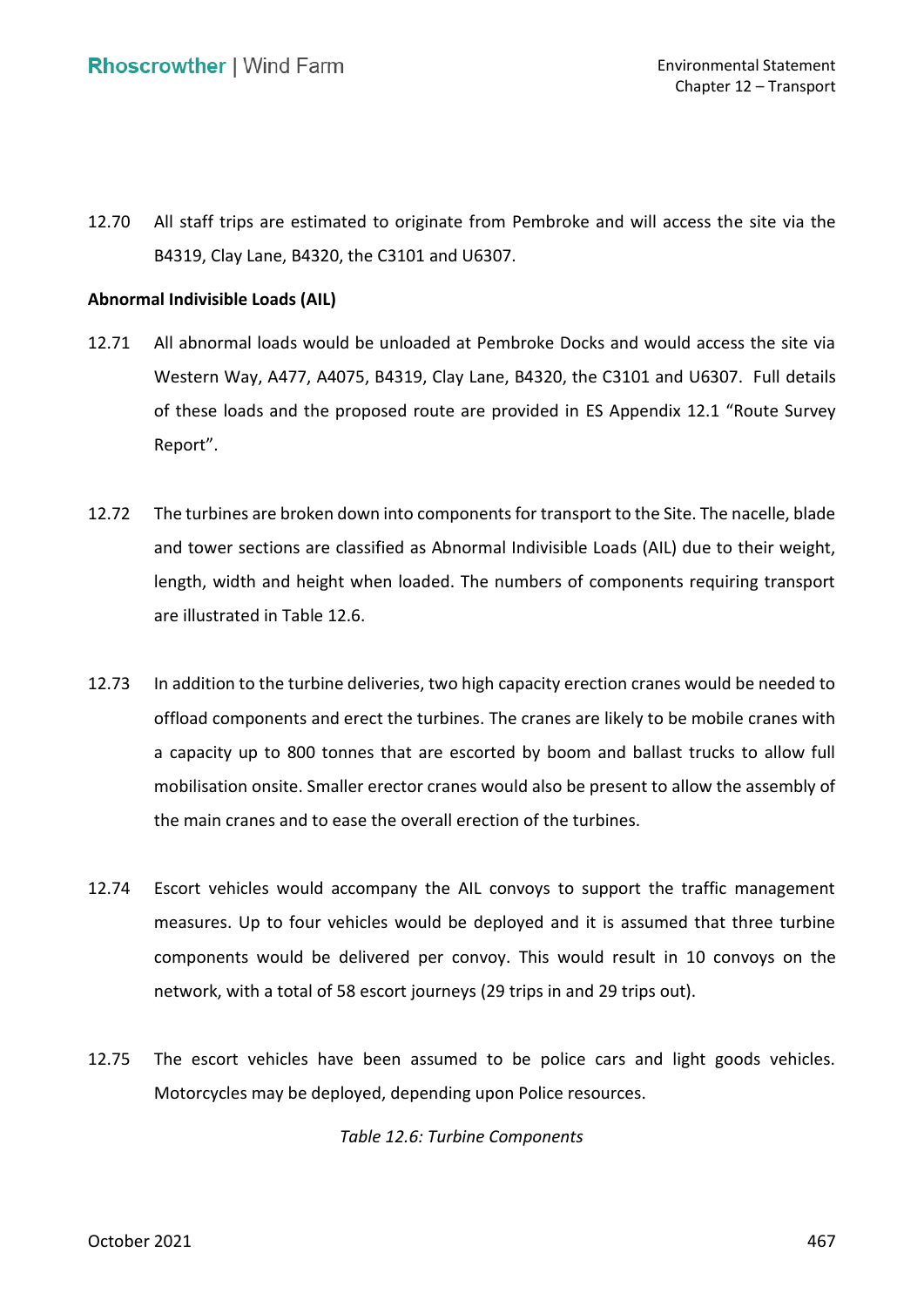| Component             | Number of<br><b>Components per</b><br>turbine | Component          | <b>Number of</b><br><b>Components per</b><br>turbine |
|-----------------------|-----------------------------------------------|--------------------|------------------------------------------------------|
| <b>Rotor Blades</b>   | 3                                             | <b>Nose Cone</b>   | 1                                                    |
| <b>Tower Sections</b> | 3                                             | <b>Transformer</b> | 1                                                    |
| <b>Nacelle</b>        | 1                                             | <b>Ancillary</b>   | 1                                                    |
| Hub                   | 1                                             | <b>Site Parts</b>  | 0.2                                                  |

### **General Deliveries**

 12.76 Throughout the construction phase, general deliveries will be made to site via HGV. These would include fuel, site office supplies and staff welfare. At the height of construction, it is assumed that up to 40 journeys to site are made (20 in and 20 out) per month.

### **Material Deliveries**

- 12.77 Various materials will need to be delivered to site to form the onsite infrastructure. At the outset, Heavy Goods Vehicles (HGV) will deliver plant and initial material quantities to the site to enable the formation of the site compound and to delivery construction machinery.
- 12.78 All turbine and substation foundation concrete will be imported to site from ready mix plants located to the northeast of Pembroke. Delivery will be made by HGV mixers.
- 12.79 Reinforcement deliveries will be made via standard HGV, with access being taken from the from the east of the A477. Foundation calculations for the turbine bases and the substation are detailed in Tables 12.7 and 12.8 below.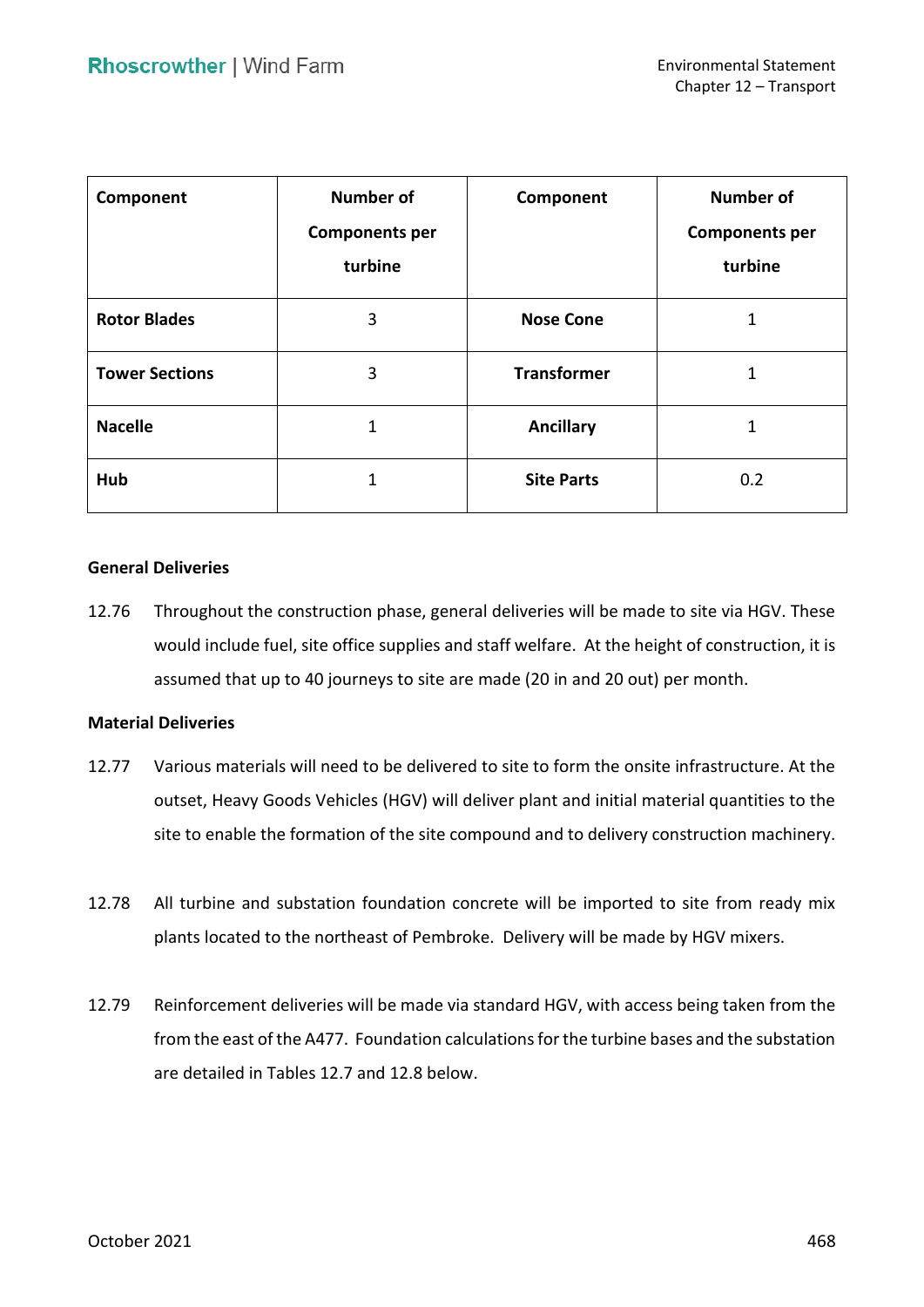| <b>Element</b>                                                  | Volume /<br>installation<br>(m3) | <b>Total</b><br>Volume<br>(m3) | Lorry<br>Capacity<br>(m3) | Inbound<br><b>Trips</b> | <b>Total</b><br>Journeys |
|-----------------------------------------------------------------|----------------------------------|--------------------------------|---------------------------|-------------------------|--------------------------|
| <b>Turbine</b><br><b>Foundation</b>                             | 350                              | 1750                           | 6                         | 292                     | 584                      |
| Substation /<br>Control<br><b>Building</b><br><b>Foundation</b> | 100                              | 100                            | 6                         | 17                      | 33                       |

 *Table 12.7: Ready Mix Concrete Deliveries* 

## *Table 12.8: Reinforcement Deliveries*

| <b>Element</b>                                                  | Weight /<br>installation (t) | <b>Total</b><br>Weight (t) | Lorry<br>Capacity (t) | Inbound<br><b>Trips</b> | <b>Total</b><br>Journeys |
|-----------------------------------------------------------------|------------------------------|----------------------------|-----------------------|-------------------------|--------------------------|
| <b>Turbine</b><br><b>Foundation</b>                             | 50                           | 250                        | 30                    | 9                       | 18                       |
| Substation /<br>Control<br><b>Building</b><br><b>Foundation</b> | 20                           | 20                         | 30                    | $\mathbf{1}$            | $\overline{2}$           |

 12.80 The onsite access roads, crane pads and hardstanding areas will be constructed from crushed rock and the material would be imported to site from external quarries. The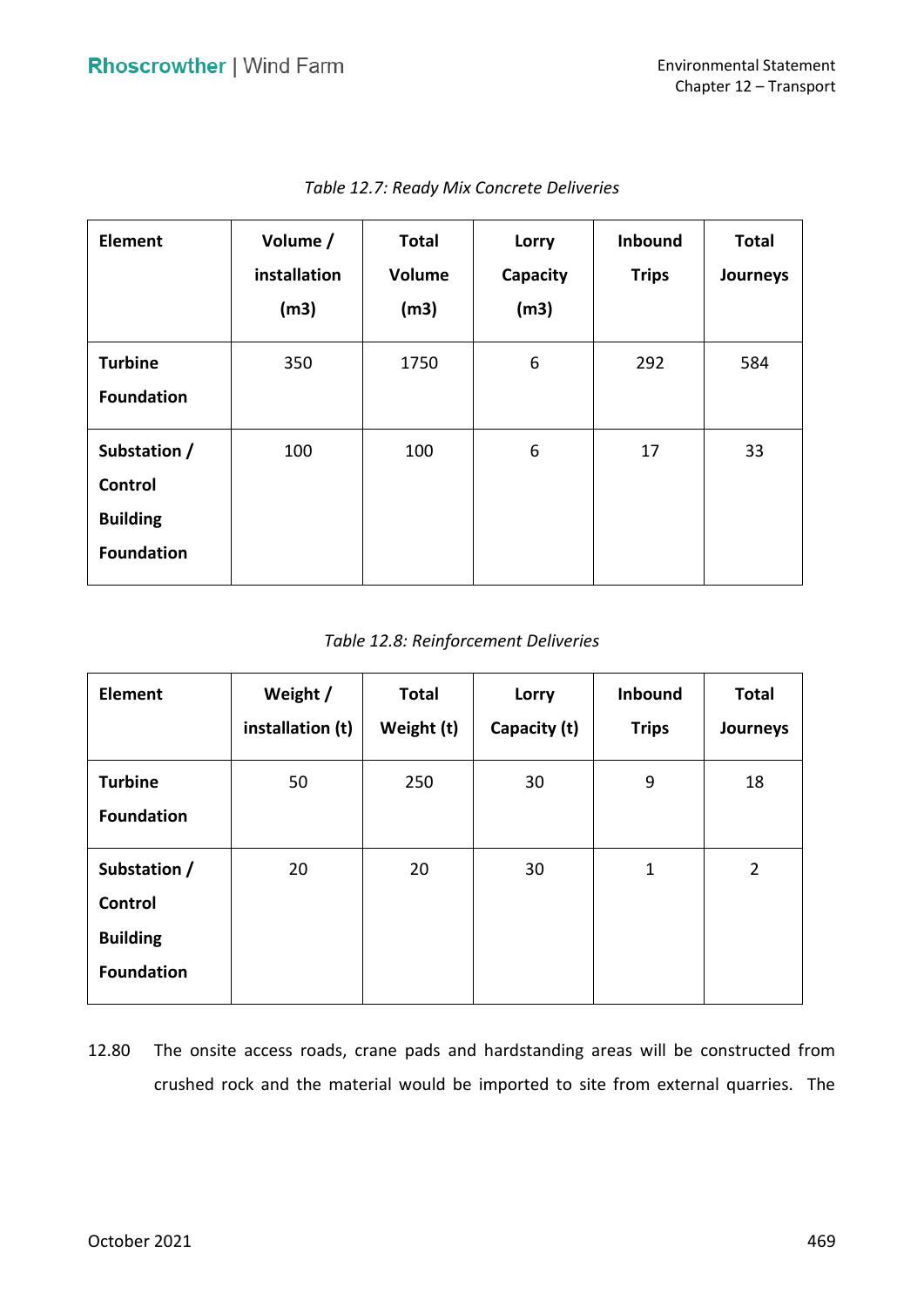closest suitable quarry locations are located to the north of Pembroke Docks with access taken vis the A477 from the west of the A477 / A4075 junction.

12.81 The imported material required at the site is detailed in Table 12.9.

| <b>Element</b>                                 | Volume /<br>installation<br>(m3) | <b>Total</b><br>Weight (t) | Lorry<br>Capacity (t) | <b>Inbound</b><br><b>Trips</b> | <b>Total</b><br>Journeys |
|------------------------------------------------|----------------------------------|----------------------------|-----------------------|--------------------------------|--------------------------|
| Access tracks,<br>hardstands and<br>crane pads | 14373                            | 31620                      | 20                    | 1582                           | 3164                     |

*Table 12.9: Imported Material Deliveries* 

- 12.82 Geotextile will be delivered to site in rolls. 12 inbound deliveries would be required and these would be delivered by HGV. Access for these loads will be from the east of the A477.
- 12.83 Cables will connect each turbine to the internal substation and control building. Trip estimates for the cable materials are provided below in Tables 12.10 and 12.11.

| Element | <b>Total Cable</b> | Length per | <b>Number of</b> | <b>Inbound</b> | <b>Total</b> |  |
|---------|--------------------|------------|------------------|----------------|--------------|--|
|         | Length (m)         | Drum (m)   | <b>Drums</b>     | <b>Trips</b>   | Journeys     |  |
| Cables  | 3900               | 500        | 8                |                |              |  |

| Table 12.11: Cabling Sand Trip Estimate |  |
|-----------------------------------------|--|
|-----------------------------------------|--|

| <b>Element</b> | Volume /          | <b>Lorry Capacity</b> | <b>Inbound</b> | Total    |  |
|----------------|-------------------|-----------------------|----------------|----------|--|
|                | installation (m3) | (t)                   | <b>Trips</b>   | Journeys |  |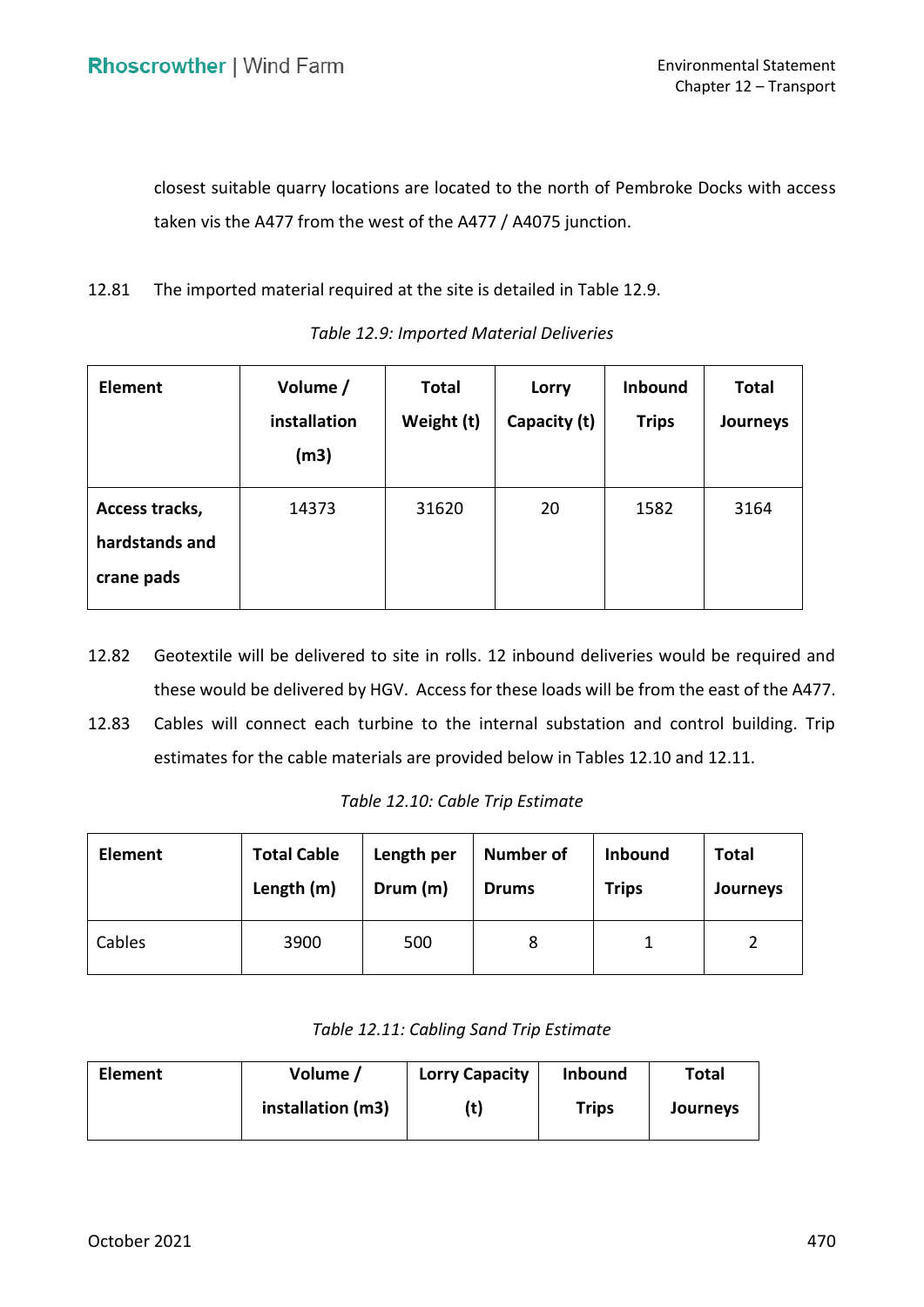| <b>Cabling Sand</b> | ົາດ<br>ככו | ∠∪ | ~~<br>JU | - |
|---------------------|------------|----|----------|---|
|                     |            |    |          |   |

 12.84 Geotextile is required across the site for a variety of uses. The estimate for trips associated with these deliveries is outlined in Table 12.13.

| <b>Element</b> | <b>Number of</b> | <b>Inbound</b> | <b>Total</b> |
|----------------|------------------|----------------|--------------|
|                | <b>Drums</b>     | <b>Trips</b>   | Journeys     |
| Geotextile     | 43               |                | ь            |

 *Table 12.13: Cable Trip Estimate* 

 12.85 A substation and control building will be constructed on the site. This will require deliveries of building materials and structural elements and would result in 150 journeys.

### **Construction Traffic Generation**

- 12.86 The resulting traffic generation estimates have been plotted onto the indicative construction programme to illustrate the peak journeys on the network. Table 12.14 (overleaf) illustrates the trip generation throughout the construction programme.
- 12.87 The trip generation programme indicates that Month 5 is the peak period for construction foundations, completion of the access track network, start of cable trenching and general site deliveries and staff. The activities are anticipated to generate an average of 56 movements per day (28 trips in and 28 trips out), of which 18 would be made by light vehicles (site staff, etc.) and 38 by HGV. activities. This corresponds with the delivery of ready mix concrete for the turbine
- 12.88 Using the distribution of traffic described above, the proposed traffic flows on the study area network at the peak of construction are illustrated in Table 12.15.

 *Table 12.15 – Peak Construction Month Daily Traffic Data*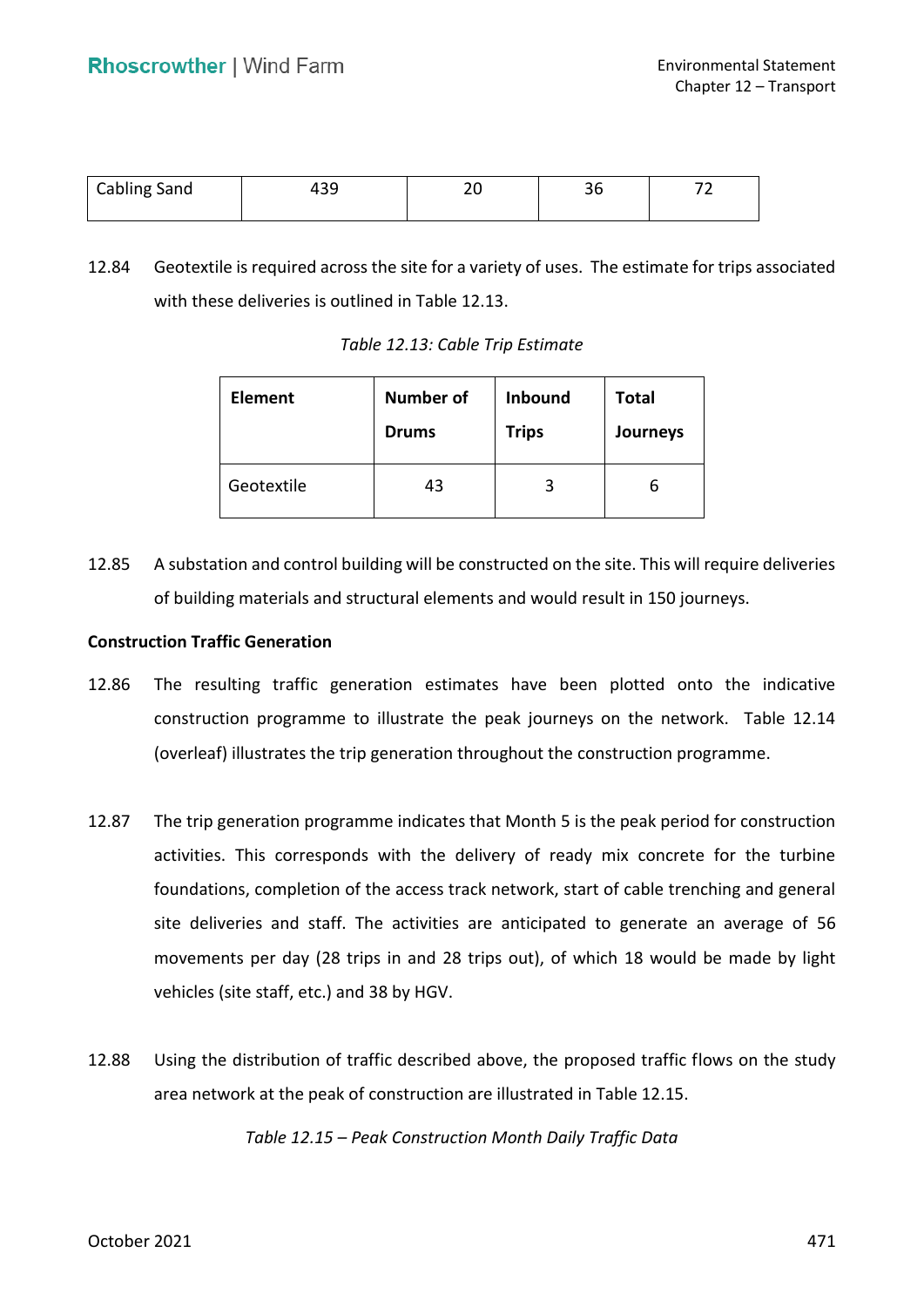| <b>Survey Location</b>           | Cars & Lights | <b>HGV</b> | <b>Total</b> |
|----------------------------------|---------------|------------|--------------|
| <b>U6307 Site Access</b>         | 38            | 18         | 56           |
| <b>C3101 Wallaston Cross</b>     | 38            | 18         | 56           |
| <b>Clay Lane at Maiden Wells</b> | 38            | 18         | 56           |
| <b>B4319 South Pembroke</b>      | 38            | 18         | 56           |
| A4075 North of Pembroke          | 38            | 18         | 56           |
| <b>A477 Milton</b>               | 8             | 0          | 8            |
| <b>A477 Slade Cross</b>          | 30            | $\Omega$   | 30           |
| A477 Waterloo                    | 30            | $\Omega$   | 30           |

| Table 12.14: Construction Traffic Generation Profile |  |  |
|------------------------------------------------------|--|--|
|------------------------------------------------------|--|--|

| <b>Activity</b>           | <b>Month</b> |                |     |     |     |                |                         |    |     |    |
|---------------------------|--------------|----------------|-----|-----|-----|----------------|-------------------------|----|-----|----|
|                           | $\mathbf{1}$ | $\overline{2}$ | 3   | 4   | 5   | 6              | $\overline{\mathbf{z}}$ | 8  | 9   | 10 |
| <b>Site Establishment</b> | 130          | 20             |     |     |     |                |                         |    | 100 | 50 |
| <b>General Site</b>       | 20           | 40             | 40  | 40  | 40  | 40             | 40                      | 40 | 40  | 20 |
| <b>Deliveries</b>         |              |                |     |     |     |                |                         |    |     |    |
| <b>Imported Stone</b>     | 633          | 633            | 633 | 633 | 633 |                |                         |    |     |    |
| Reinforcement             |              |                |     | 6   | 6   |                |                         |    |     |    |
| <b>Ready Mix Concrete</b> |              |                |     |     | 128 | 128            | 128                     |    |     |    |
| <b>Cable Deliveries</b>   |              |                |     |     |     | $\overline{2}$ |                         |    |     |    |
| <b>Cabling Sand</b>       |              |                |     |     | 24  | 24             | 24                      |    |     |    |
| <b>Deliveries</b>         |              |                |     |     |     |                |                         |    |     |    |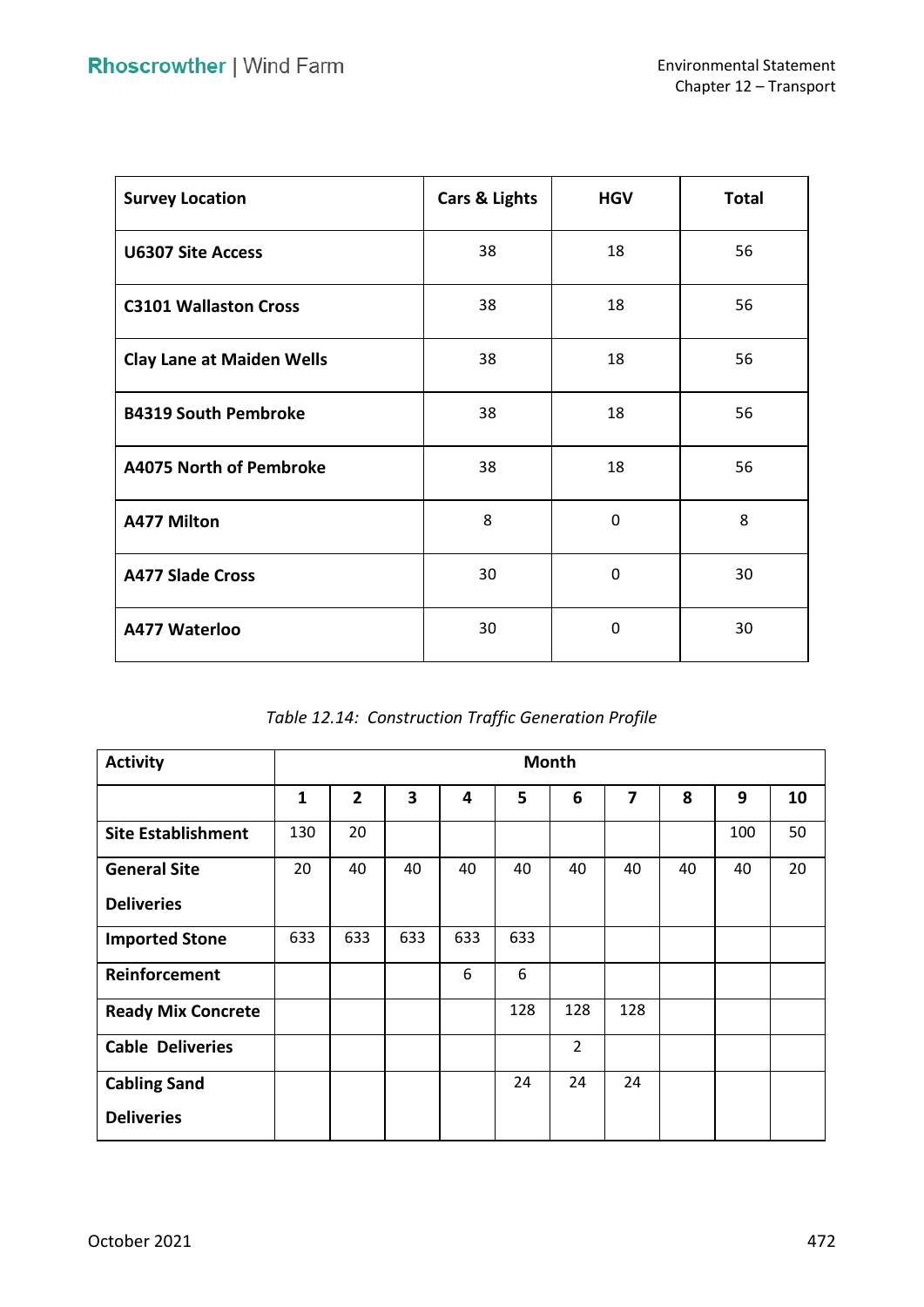| <b>Activity</b>            |              | <b>Month</b> |      |              |      |              |     |     |     |                |
|----------------------------|--------------|--------------|------|--------------|------|--------------|-----|-----|-----|----------------|
| <b>Geotextile</b>          | $\mathbf{1}$ |              |      | $\mathbf{1}$ |      | $\mathbf{1}$ |     |     |     |                |
| <b>Deliveries</b>          |              |              |      |              |      |              |     |     |     |                |
| <b>Substation Building</b> |              |              |      |              |      | 75           | 75  |     |     |                |
| <b>Cranes</b>              |              |              |      |              |      |              | 20  |     | 20  |                |
| <b>AIL Deliveries</b>      |              |              |      |              |      |              |     | 37  | 37  |                |
| <b>AIL Escorts</b>         |              |              |      |              |      |              |     | 29  | 29  |                |
| <b>Staff</b>               | 238          | 396          | 396  | 396          | 396  | 396          | 396 | 396 | 297 | 198            |
| <b>Total HGV</b>           | 783          | 693          | 673  | 679          | 831  | 269          | 287 | 77  | 197 | 70             |
| <b>Total Cars / LGV</b>    | 238          | 396          | 396  | 396          | 396  | 396          | 396 | 425 | 326 | 198            |
| <b>Total Movements</b>     | 1021         | 1089         | 1069 | 1075         | 1227 | 665          | 683 | 502 | 523 | 268            |
| <b>Total HGV per Day</b>   | 36           | 31           | 31   | 31           | 38   | 12           | 13  | 3   | 9   | $\overline{3}$ |
| Total Cars / LGV per       | 11           | 18           | 18   | 18           | 18   | 18           | 18  | 19  | 15  | 9              |
| Day                        |              |              |      |              |      |              |     |     |     |                |
| <b>Total per Day</b>       | 46           | 49           | 49   | 49           | 56   | 30           | 31  | 23  | 24  | 12             |

## **Traffic Impact and Capacity Review**

 12.89 The peak month traffic data was combined with the future year (2022) traffic data to allow a comparison between the baseline results to be made. The increase in traffic volumes is presented in percentage increases for each class of vehicle and is illustrated in Table 12.16.

 *Table 12.16 – 2022 Peak Month Daily Traffic & Link Capacity Review*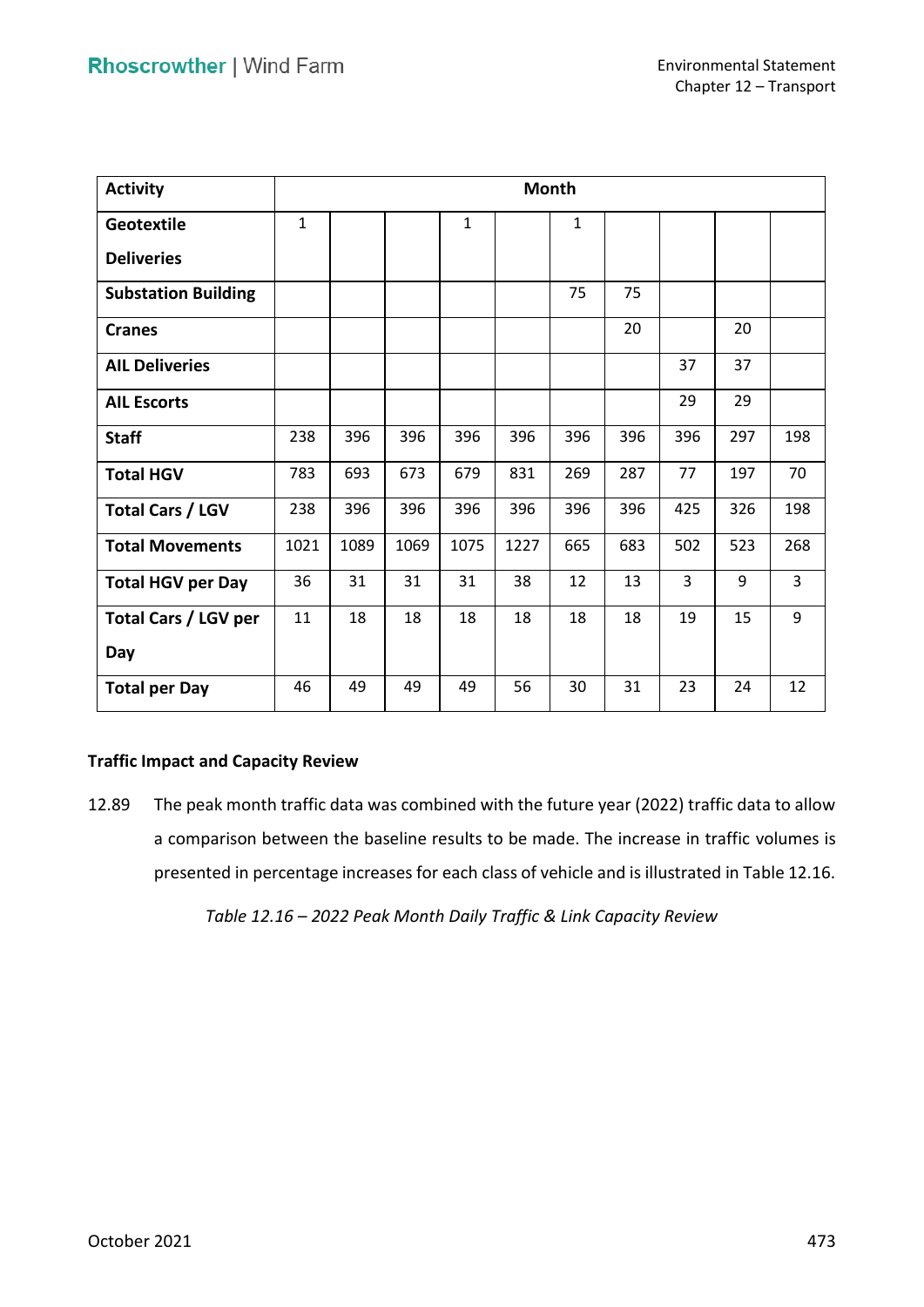| <b>Survey Location</b>     | Cars &<br><b>Lights</b> | <b>HGV</b> | <b>Total</b><br><b>Traffic</b> | Cars &<br><b>Lights</b> | <b>HGV</b><br>% | <b>Total</b><br><b>Traffic %</b> |
|----------------------------|-------------------------|------------|--------------------------------|-------------------------|-----------------|----------------------------------|
|                            |                         |            |                                | %                       | <b>Increase</b> | <b>Increase</b>                  |
|                            |                         |            |                                | <b>Increase</b>         |                 |                                  |
| <b>U6307 Site Access</b>   | 1204                    | 417        | 1621                           | 1.52%                   | 9.96%           | 3.56%                            |
| <b>C3101 Wallaston</b>     | 1636                    | 551        | 2187                           | 1.11%                   | 7.40%           | 2.63%                            |
| <b>Cross</b>               |                         |            |                                |                         |                 |                                  |
| <b>Clay Lane at Maiden</b> | 2677                    | 694        | 3371                           | 0.68%                   | 5.79%           | 1.69%                            |
| <b>Wells</b>               |                         |            |                                |                         |                 |                                  |
| B4319 South                | 6966                    | 880        | 7846                           | 0.26%                   | 4.48%           | 0.72%                            |
| <b>Pembroke</b>            |                         |            |                                |                         |                 |                                  |
| A4075 North of             | 3632                    | 362        | 3994                           | 0.50%                   | 11.63%          | 1.42%                            |
| <b>Pembroke</b>            |                         |            |                                |                         |                 |                                  |
| <b>A477 Milton</b>         | 14632                   | 771        | 15403                          | 0.00%                   | 1.03%           | 0.05%                            |
| <b>A477 Slade Cross</b>    | 12255                   | 705        | 12960                          | 0.00%                   | 4.46%           | 0.23%                            |
| A477 Waterloo              | 21767                   | 998        | 22765                          | 0.00%                   | 3.11%           | 0.13%                            |

 12.90 A review of existing road capacity has been undertaken using the Design Manual for Roads and Bridges, Volume 15, Part 5 "The NESA Manual". The theoretical road capacity has been estimated for each of the road links that makes up the study area. The assessment clearly indicates that there are no road capacity issues associated with the Proposed Development. The results are summarised in Table 12.17.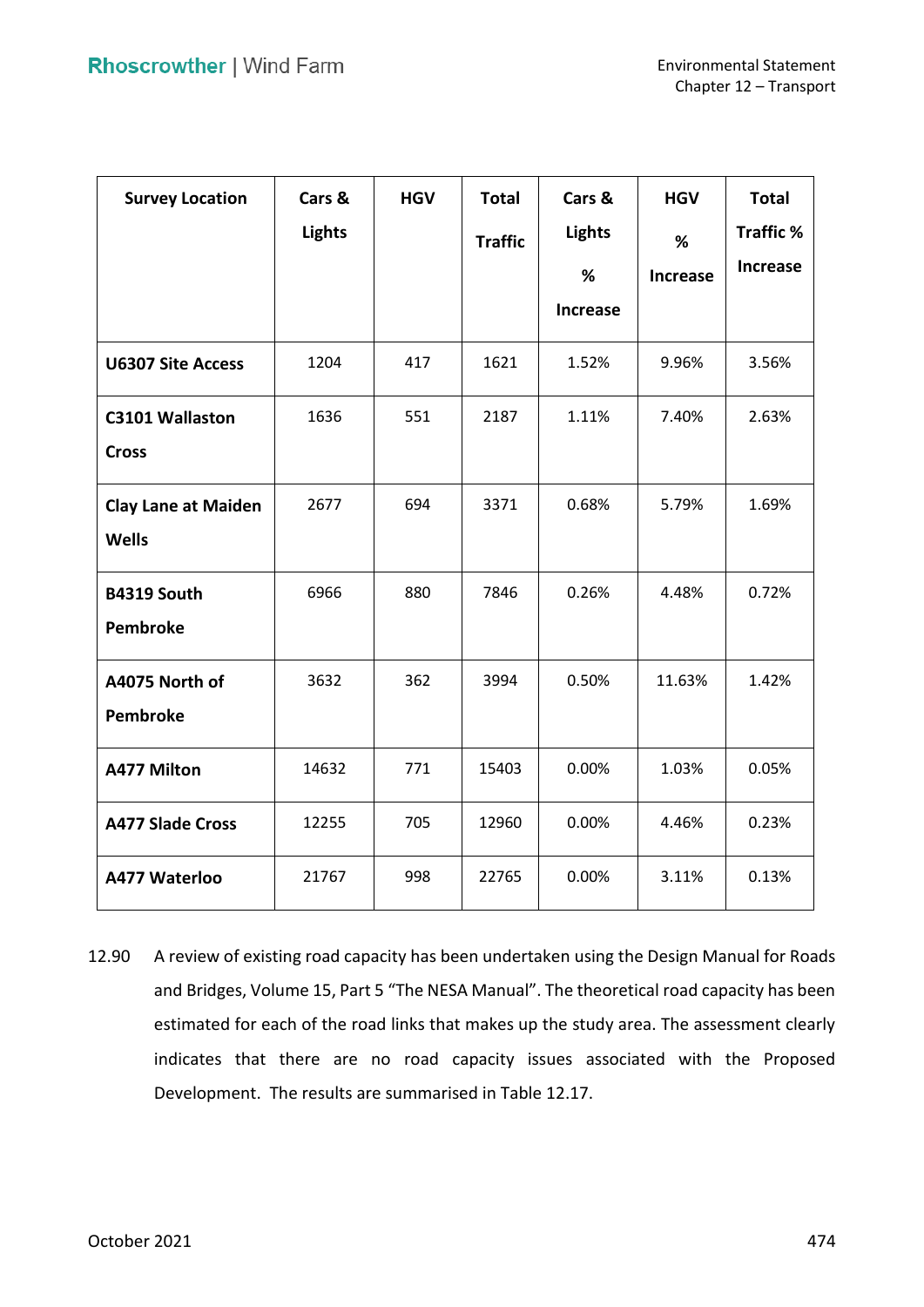| Location                                   | 2022            | 2022 Base +  | <b>Theoretical</b>   | <b>Spare Road</b> |  |
|--------------------------------------------|-----------------|--------------|----------------------|-------------------|--|
|                                            | <b>Baseline</b> | Development  | <b>Road Capacity</b> | Capacity %        |  |
|                                            | <b>Flow</b>     | <b>Flows</b> | (12hr)               |                   |  |
| <b>U6307 Site Access</b>                   | 1565            | 1621         | 43200                | 96.25%            |  |
| C3101 Wallaston<br><b>Cross</b>            | 2131            | 2187         | 43200                | 94.94%            |  |
| <b>Clay Lane at Maiden</b><br><b>Wells</b> | 3315            | 3371         | 43200                | 92.20%            |  |
| B4319 South<br>Pembroke                    | 7791            | 7846         | 38400                | 79.57%            |  |
| A4075 North of<br>Pembroke                 | 3938            | 3994         | 43200                | 90.75%            |  |
| <b>A477 Milton</b>                         | 15395           | 15403        | 57600                | 73.26%            |  |
| <b>A477 Slade Cross</b>                    | 12930           | 12960        | 57600                | 77.50%            |  |
| A477 Waterloo                              | 22735           | 22765        | 38400                | 40.72%            |  |

| Table 12.17: 2022 Daily Traffic Capacity Review |  |
|-------------------------------------------------|--|
|-------------------------------------------------|--|

### **Operational Review**

 12.91 It is predicted that during the operation of the site there would be up to two vehicle movements to deliver replacement components in the unlikely event of a major failure. movements per week for maintenance purposes. There may be occasional abnormal load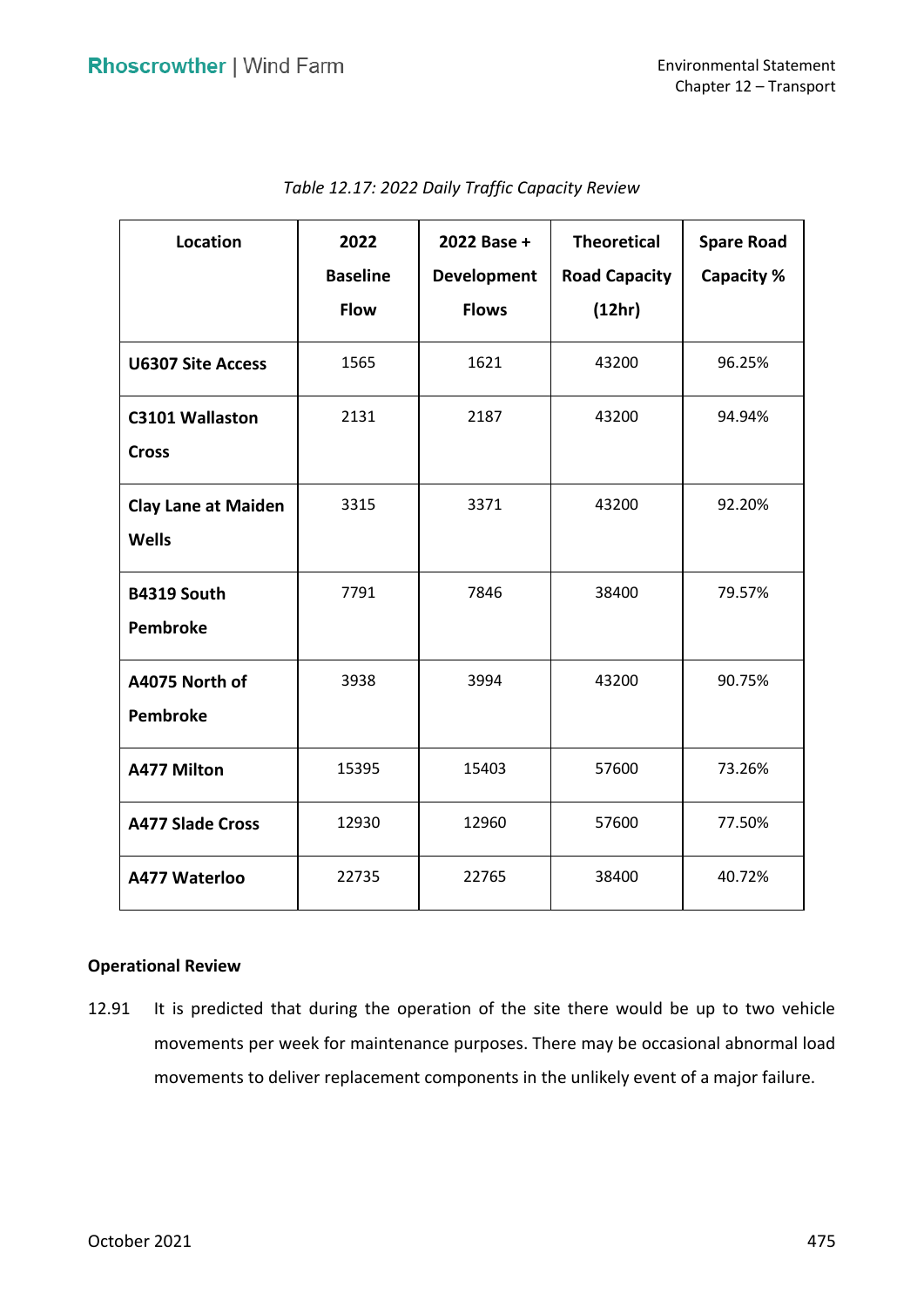12.92 Given the low level of traffic generation associated with the operational phase, no further assessment has been undertaken.

## **Receptors Brought Forward for Assessment**

- 12.93 The impact assessment indicates that traffic levels will not exceed the 30% threshold for total traffic or HGV flows at any point within the study area. As such, Rule 1 of the IEMA guidance is not exceeded.
- 12.94 Rule 2 notes that an assessment should be undertaken if traffic flows exceed 10% in particularly sensitive areas. Table 12.16 indicates that the HGV impact exceeds the 10% threshold only on the A4075 to the north of Pembroke.
- 12.95 A review of receptors has been undertaken to allow assessment against the criteria laid out in the IEMA guidance and the supporting thresholds.
- 12.96 Using the significance of effect criteria outlined previously, an IEMA assessment has been prepared for receptors where the sensitivity is classified as Medium or High (receptors with low sensitivity will have Slight or Neutral effects).
- 12.97 The significance of the potential effects has been determined using the rules and thresholds discussed previously. Table 12.18 summarises the significance on the receptors for the construction phase.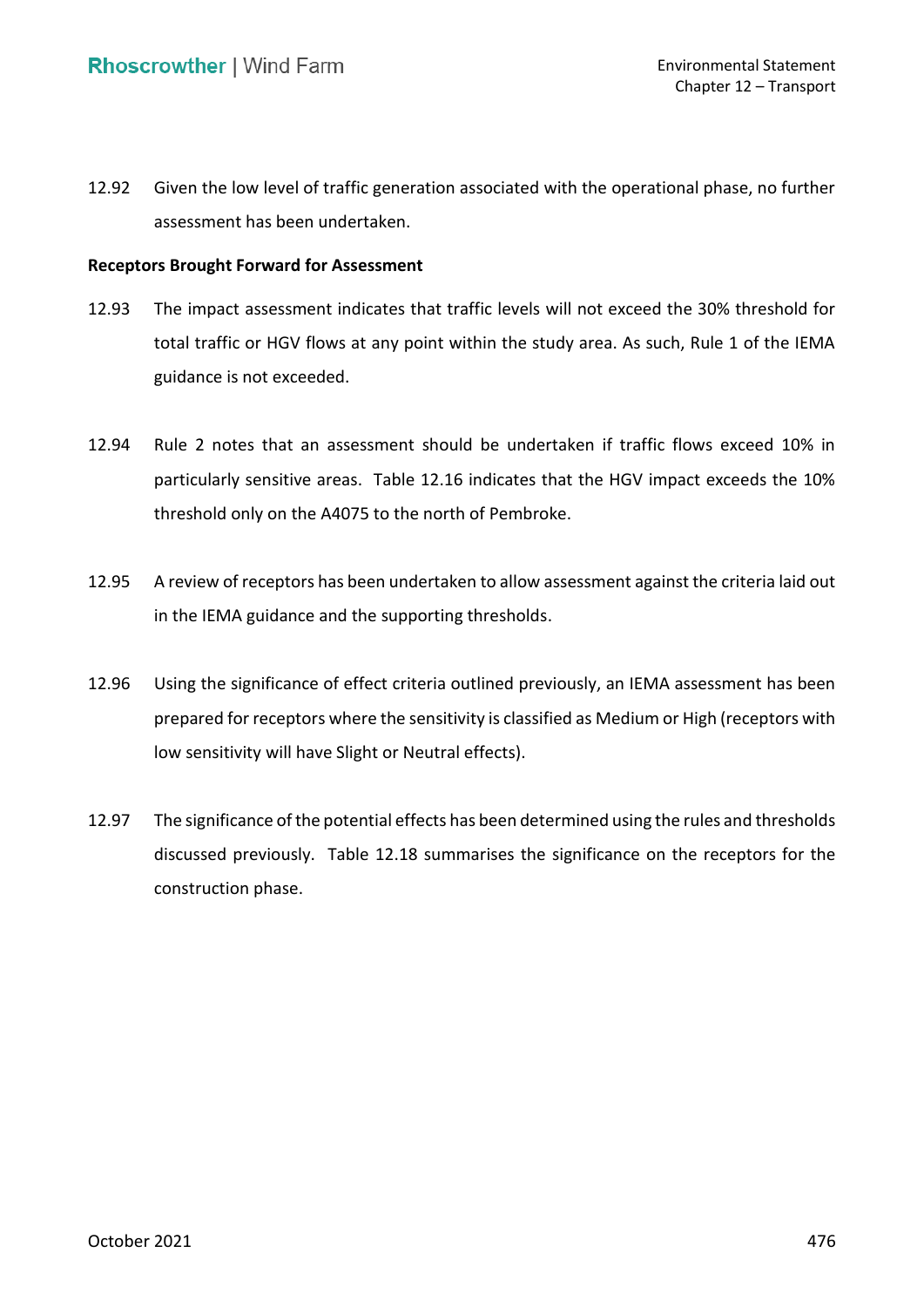| <b>Receptors</b>                | <b>Severance</b>      | <b>Driver</b><br><b>Delay</b> | Pedestrian<br><b>Delay</b> | Amenity | Fear                  | <b>Accidents</b><br>& Safety |
|---------------------------------|-----------------------|-------------------------------|----------------------------|---------|-----------------------|------------------------------|
| Users of the<br>A4075           | Minor                 | Minor                         | Minor                      | Minor   | Minor                 | Minor                        |
| Residents<br>along the<br>A4075 | Minor /<br>Negligible | Minor /<br>Negligible         | Minor                      | Minor   | Minor /<br>Negligible | Minor                        |

 *Table 12.18: Overall Construction Phase Effects* 

 12.98 It should be noted that the assessment has considered the peak of construction activities and that this period is restricted to one month. These movements at the peak of construction equate to an average of 3 inbound HGV movements per hour. The peak period is transitory in nature and these movements will cease upon the completion of construction activities.

### **Standard Mitigation**

 12.99 The mitigation measures set out in the following section are considered good practice for wind farm construction sites and can be considered to be part of normal construction mitigation for a site of this nature.

### **Construction Phase**

 12.100 During the construction period, the Applicant will update the project website [\(www.rhoscrowtherwindfarm.co.uk\)](http://www.rhoscrowtherwindfarm.co.uk/) to ensure that it contains the latest information relating to the traffic movements and potential disruptions associated with vehicles accessing the site.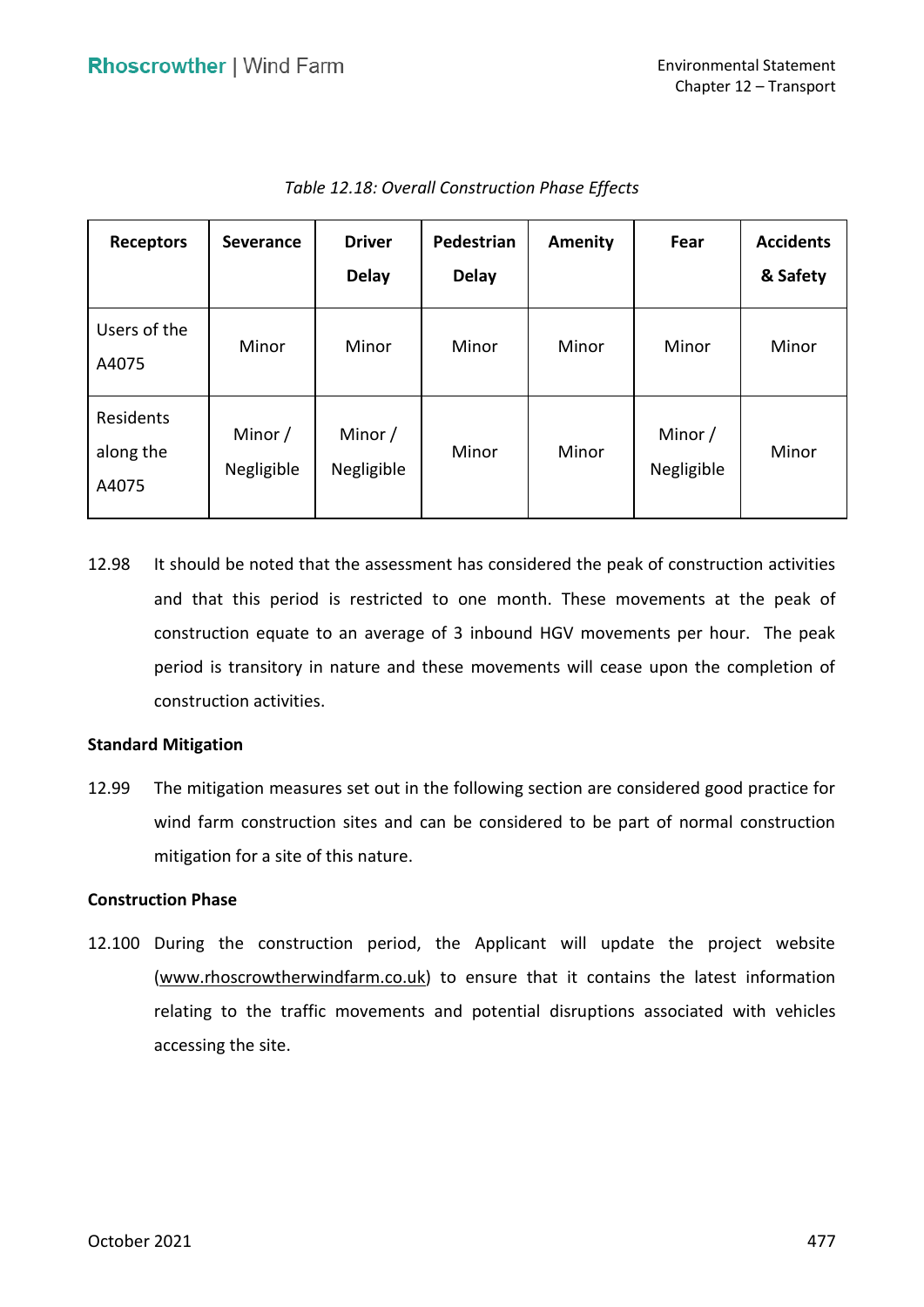- 12.101 Subject to consent, the Applicant will prepare a Construction Traffic Management Plan (CTMP) for agreement with Pembrokeshire County Council prior to construction works commencing. The following measures would be implemented through the CTMP during the construction phase:
	- i. All materials delivery lorries (dry materials) will be sheeted to reduce dust and stop spillage on public roads.
	- ii. Specific training and disciplinary measures will be established to ensure the highest standards are maintained to prevent construction vehicles from carrying mud and debris onto the carriageway.
	- iii. Wheel cleaning facilities will be established on the site.
	- iv. Appropriate traffic management measures will also be put in place at the site access junction to advise drivers to slow down and be aware of turning traffic.
	- v. Provision of construction updates on the project website and distribution of a newsletter to residents within an agreed distance of the site.
	- vi. Requirement for all delivery drivers to attend an induction to include a safety briefing, the need for appropriate care and speed control, particularly in sensitive areas, identification of specific sensitive areas, identification of the specified route, and the requirement not to deviate from the specified route.
	- vii. The production and implementation of a Staff Travel Plan which will include pick up times and car sharing information for those travelling to and from site.
- 12.102 The Applicant will cover the cost of abnormal wear and tear on roads not designed for that purpose and propose that this imposed by a planning condition.
- 12.103 Video footage of the pre-construction phase condition of the abnormal loads access route and the construction vehicles route will be recorded to provide a baseline of the state of the road prior to any construction work commencing. This baseline will inform any change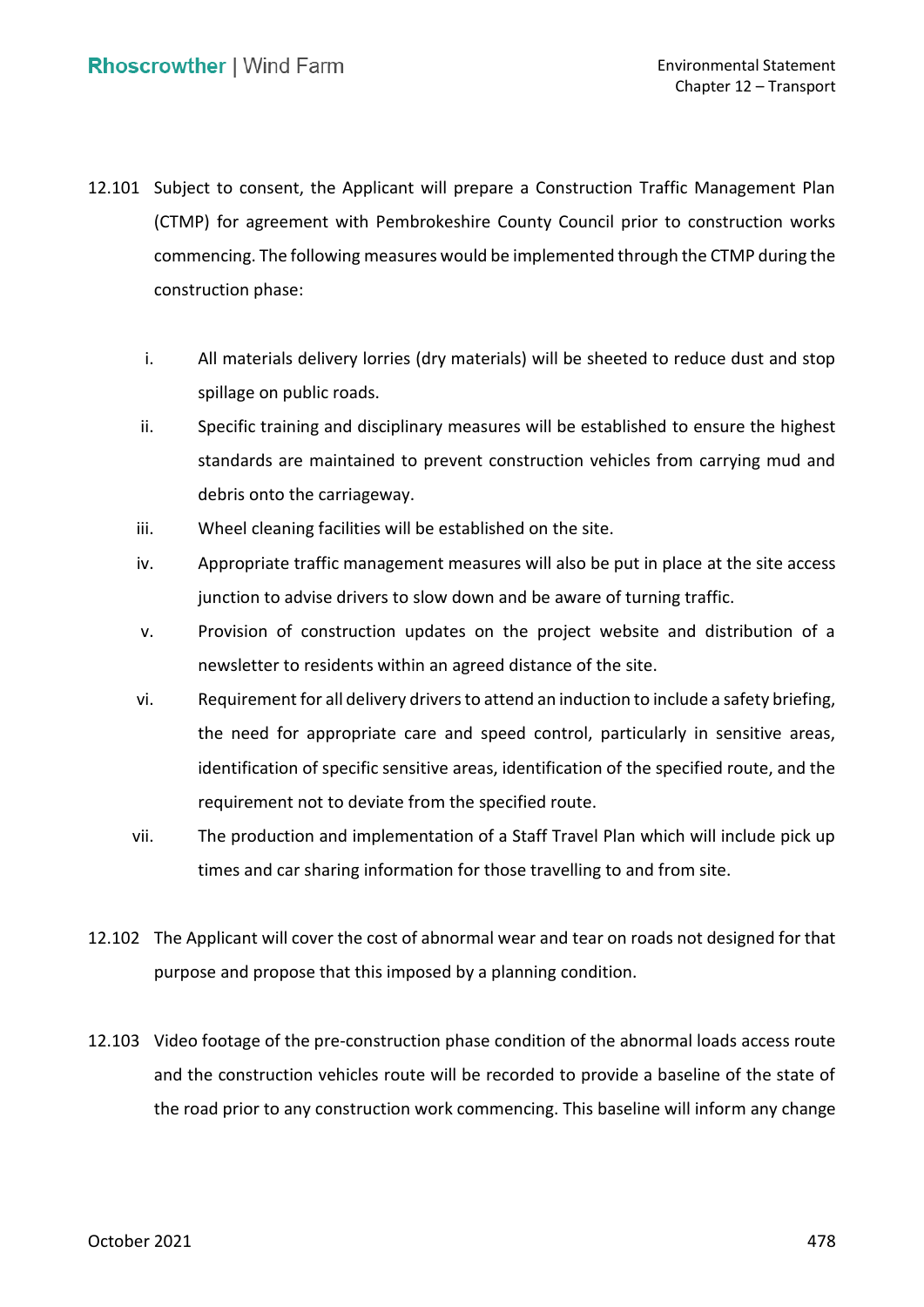in the road condition during the construction stage of the Proposed Development. Any necessary repairs will be coordinated with Pembrokeshire County Council. Any damage caused by traffic associated with the Proposed Development, during the construction period that would be hazardous to road users, will be repaired immediately.

- 12.104 Any damage to road infrastructure caused directly by construction traffic will be made good, and street furniture that is removed on a temporary basis would be fully reinstated.
- 12.105 There will be a daily road edge review and any debris and mud removed from the public carriageway using an onsite road sweeper to keep the road clean and safe during the initial months of construction activity, until the construction junction and immediate access track works were complete.

## **Specific Abnormal Load Mitigation**

- 12.106 Appropriate permits would be obtained in order to facilitate the transportation of abnormal loads at specified times to be agreed with the roads and other statutory authorities. Likewise, appropriate permits would be obtained in order to facilitate the temporary removal of street furniture (e.g. signage) where this could be required during the transportation of abnormal loads.
- 12.107 All abnormal load deliveries will be undertaken at appropriate times (to be discussed and agreed with the relevant roads authorities and police) with the aim to minimise the effect on the local road network. It is likely that the abnormal load convoys will travel in the early morning periods, before peak times while general construction traffic would generally avoid the morning and evening peak periods.
- 12.108 The majority of potential conflicts between construction traffic and other road users will occur with abnormal load traffic. General construction traffic is not likely to come into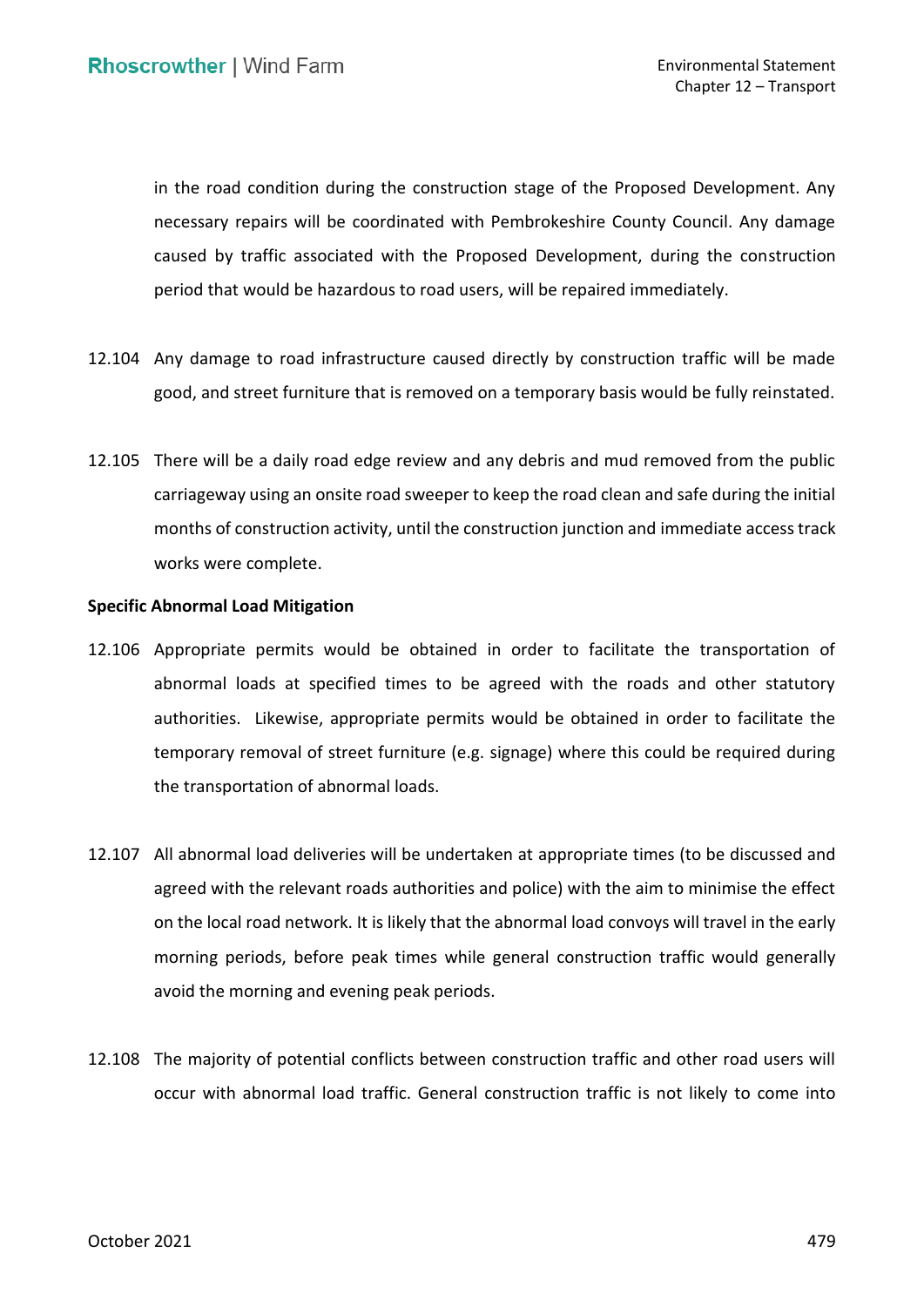conflict with other road users as the vehicles are narrower and road users are generally more accustomed to them.

- 12.109 Potential conflicts between the abnormal loads and other road users can occur at a variety of locations and circumstances. The main potential conflicts are likely to occur:
	- i. Where the loads may straddle the centre line, where fast moving oncoming traffic may be encountered, etc.;
	- ii. Where traffic turns at a road junction, requiring other traffic to be restrained on other approach arms; and
	- iii. In locations where high speeds of general traffic are predicted.
- 12.110 Advance warning signs will be installed on the approaches to the affected road network. Information signage could be installed to help improve driver information and allow other road users to consider alternative routes or times for their journey (where such options exist).
- 12.111 The location and numbers of signs will be agreed post consent and would form part of the wider traffic management proposals for the Proposed Development.
- 12.112 Information on the turbine convoys will be provided to local media outlets such as local papers and local radio to help assist the public.
- 12.113 Information would relate to expected vehicle movements from Pembroke Docks through to the site access junction. This will assist residents becoming aware of the convoy movements and may help reduce any potential conflicts.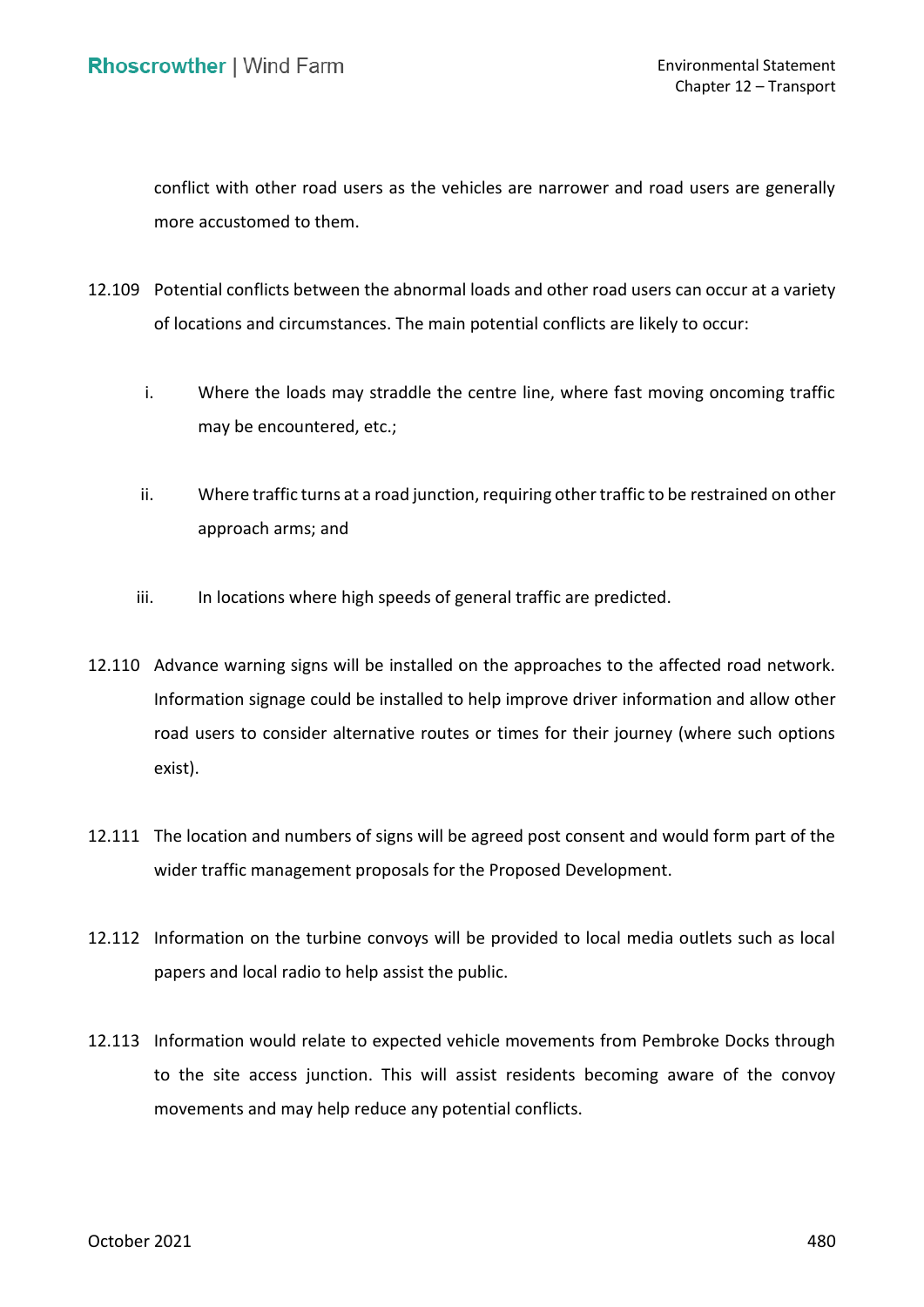- 12.114 The Applicant will also ensure information was distributed through its communication team via the project website, local newsletters and social media.
- 12.115 A police escort will be required to facilitate the delivery of the predicted loads. The police escort would be further supplemented by a civilian pilot car to assist with the escort duty. It is proposed that an advance escort would warn oncoming vehicles ahead of the convoy, with one escort staying with the convoy at all times. The escorts and convoy would remain in radio contact at all times where possible.
- 12.116 The abnormal loads convoys will be no more than three AILs long, or as advised by the police, to permit safe transit along the delivery route and to allow limited overtaking opportunities for following traffic where it is safe to do so.
- 12.117 The times in which the convoys would travel will need to be agreed with Dyfed Powys Police who have sole discretion on when loads can be moved.

### **Abnormal Load Transport Management Plan**

- 12.118 An Abnormal Load Transport Management Plan will be prepared to cater for all movements to and from the Proposed Development site. This would include:
	- i. Procedures for liaising with the emergency services to ensure that police, fire and ambulance vehicles are not impeded by the loads. This is normally undertaken by informing the emergency services of delivery times and dates and agreeing communication protocols and lay over areas to allow overtaking.
	- ii. A diary of proposed delivery movements to liaise with the communities to avoid key dates such as popular local events etc.
	- iii. A protocol for working with local businesses to ensure the construction traffic does not interfere with deliveries or normal business traffic.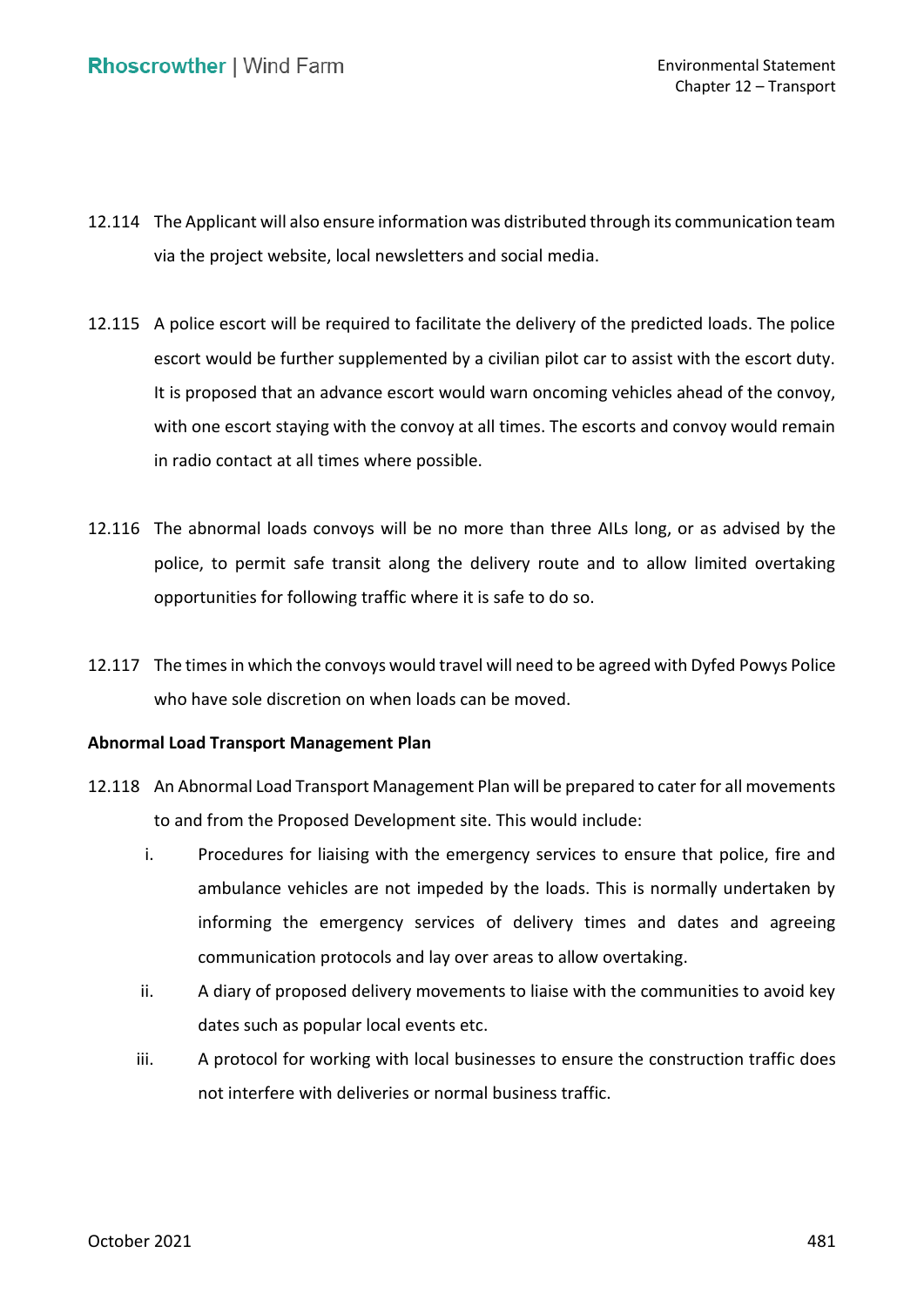- iv. Proposals to establish a construction liaison committee to ensure the smooth management of the project / public interface with the applicant, the construction contractors, the local community, and if appropriate, the police forming the committee. This committee would form a means of communicating and updating on forthcoming activities and dealing with any potential issues arising.
- 12.119 Further details are provided in the Transport Management Plan appended to the application.

### **Operational Phase Mitigation**

 12.120 Site entrance roads will be well maintained and monitored during the operational life of the development. Regular maintenance will be undertaken to keep the site access track drainage systems fully operational and the road surface in good condition and to ensure there are no adverse issues affecting the public road network.

### **Likely Potential Effects**

#### **Construction Phase**

 12.121 An assessment of the likely effects has been undertaken using the previously described thresholds. The effects on the study area have been reviewed and have been classified as being minor and non-significant.

#### **Operational Phase**

12.122 As noted earlier in the assessment, no operational effects are anticipated.

#### **Decommissioning**

 12.123 In the event of decommissioning, or replacement of turbines, it is anticipated that the levels of effect would be similar but of a lesser level than those during construction. Decommissioning would be undertaken in line with best practice processes and methods at that time and will be managed through an agreed Decommissioning Environmental Management Plan.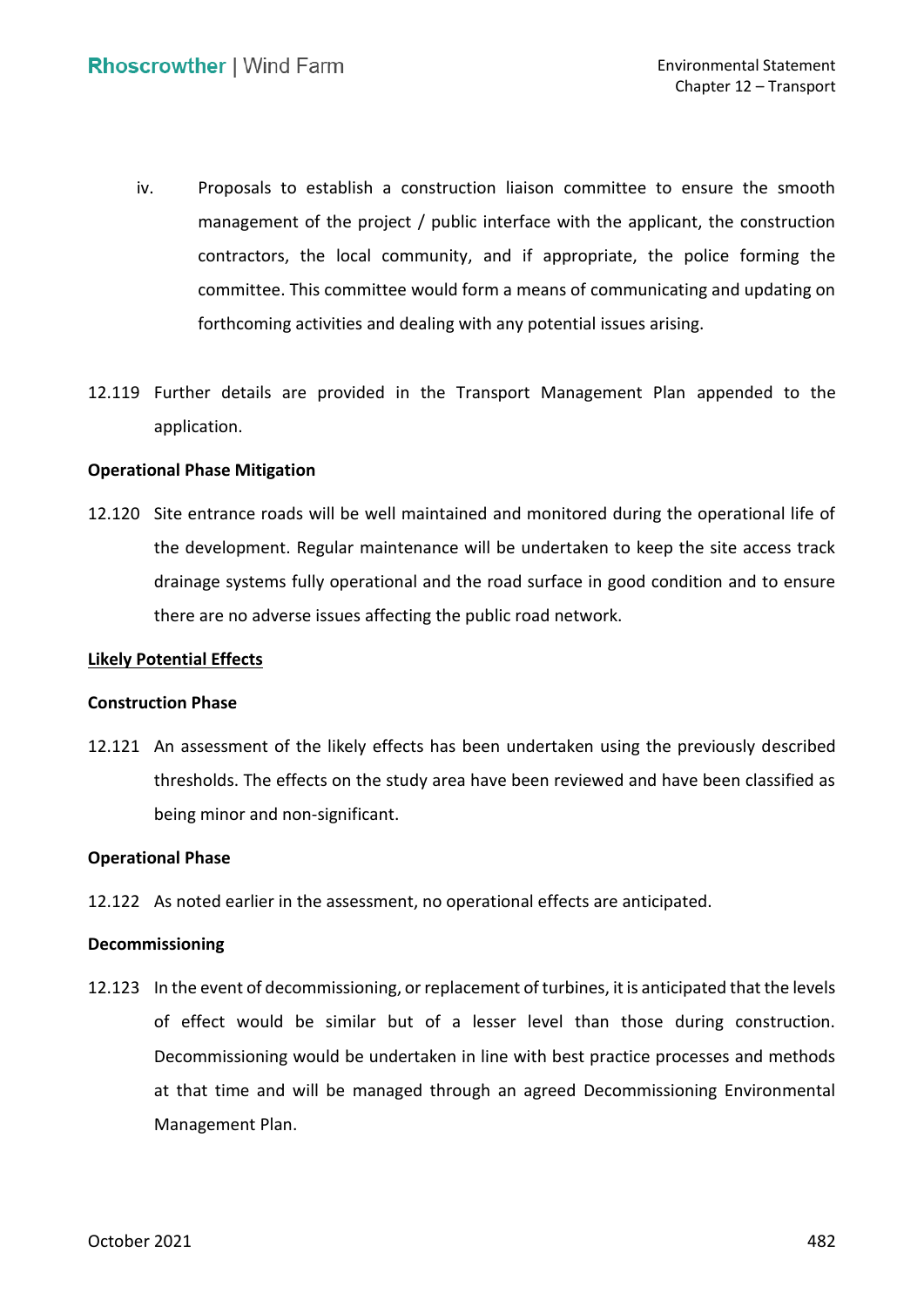## **Residual Effects**

#### **Construction**

 12.124 The assessment confirms that the effects will be minor and non-significant. The traffic effects associated with the construction phase are temporary in nature and are confined to the construction period only. No long-lasting detrimental transport or access issues are associated with the Proposed Development.

#### **Operation**

 12.125 There are no residual effects associated with the operational phase of the Proposed Development.

#### **Cumulative Assessment**

- 12.126 Inclusion of proposed development traffic flows with the peak traffic flows associated with the Proposed Development will dilute the percentage impact that the Proposed Development will have, thus potentially understating the impact of the proposed development. Given that there are no network capacity issues on the study area during normal conditions and that the construction phases are transitory in nature, it is considered reasonable to not include other development traffic at this point in time and to state the maximum possible impact that the Proposed Development may have on the network and receptors.
- 12.127 Should the construction phases of any other construction phases of nearby developments coincide, any potential adverse impact could be addressed through the use of an enhanced Construction Traffic Management Plan (CTMP).

#### **Summary**

 12.128 Traffic survey data established a base point for determining the impact during the construction phase and was factored to future levels to help determine the effect of construction traffic on the local road network.